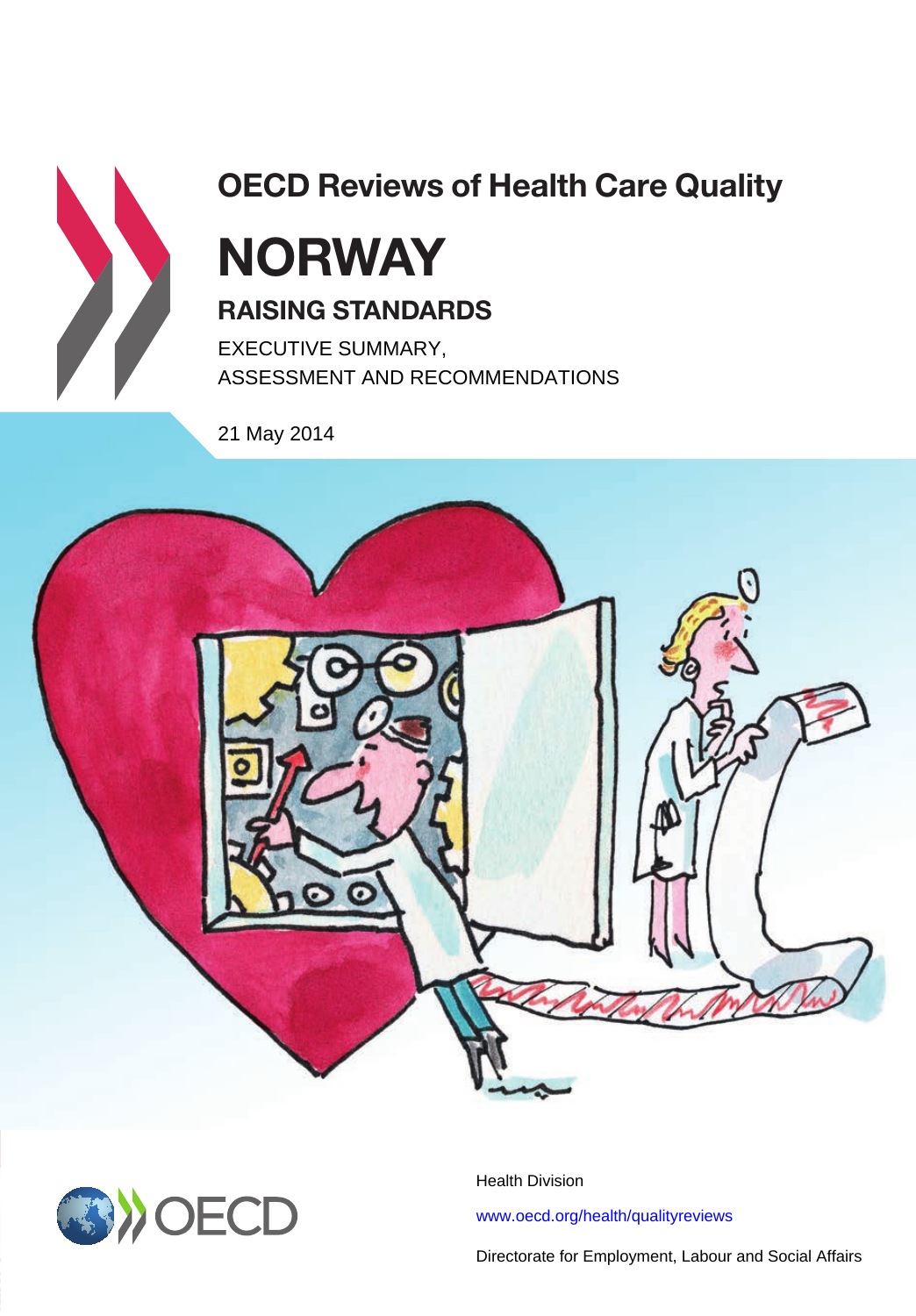# **OECD Reviews of Health Care Quality: Norway 2014**

RAISING STANDARDS

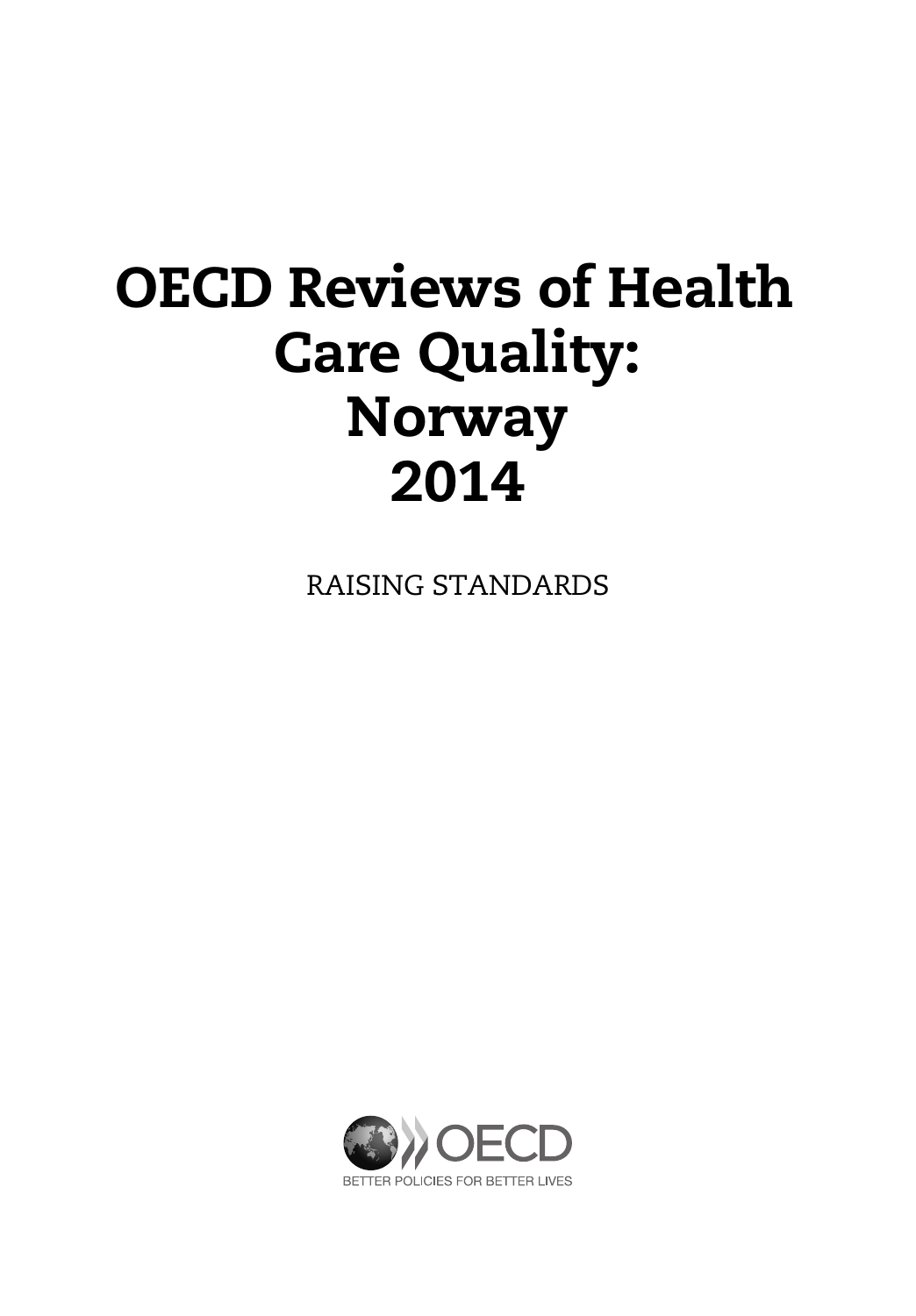This work is published on the responsibility of the Secretary-General of the OECD. The opinions expressed and arguments employed herein do not necessarily reflect the official views of the OECD or of the governments of its member countries.

This document and any map included herein are without prejudice to the status of or sovereignty over any territory, to the delimitation of international frontiers and boundaries and to the name of any territory, city or area.

**Please cite this publication as:** OECD (2014), *OECD Reviews of Health Care Quality: Norway 2014: Raising Standards*, OECD Publishing. *http://dx.doi.org/10.1787/9789264208469-en*

ISBN 978-92-64-20845-2 (print) ISBN 978-92-64-20846-9 (PDF)

Series: OECD Reviews of Health Care Quality ISSN 2227-0477 (print) ISSN 2227-0485 (online)

The statistical data for Israel are supplied by and under the responsibility of the relevant Israeli authorities. The use of such data by the OECD is without prejudice to the status of the Golan Heights, East Jerusalem and Israeli settlements in the West Bank under the terms of international law.

**Photo credits:** Cover © Art Glazer/Getty Images.

Corrigenda to OECD publications may be found on line at: *www.oecd.org/about/publishing/corrigenda.htm.*

#### © OECD 2014

You can copy, download or print OECD content for your own use, and you can include excerpts from OECD publications, databases and multimedia products in your own documents, presentations, blogs, websites and teaching materials, provided that suitable acknowledgment of the source and copyright owner is given. All requests for public or commercial use and translation rights should be submitted to *rights@oecd.org*. Requests for permission to photocopy portions of this material for public or commercial use shall be addressed directly to the Copyright Clearance Center (CCC) at *info@copyright.com* or the Centre français d'exploitation du droit de copie (CFC) at *contact@cfcopies.com*.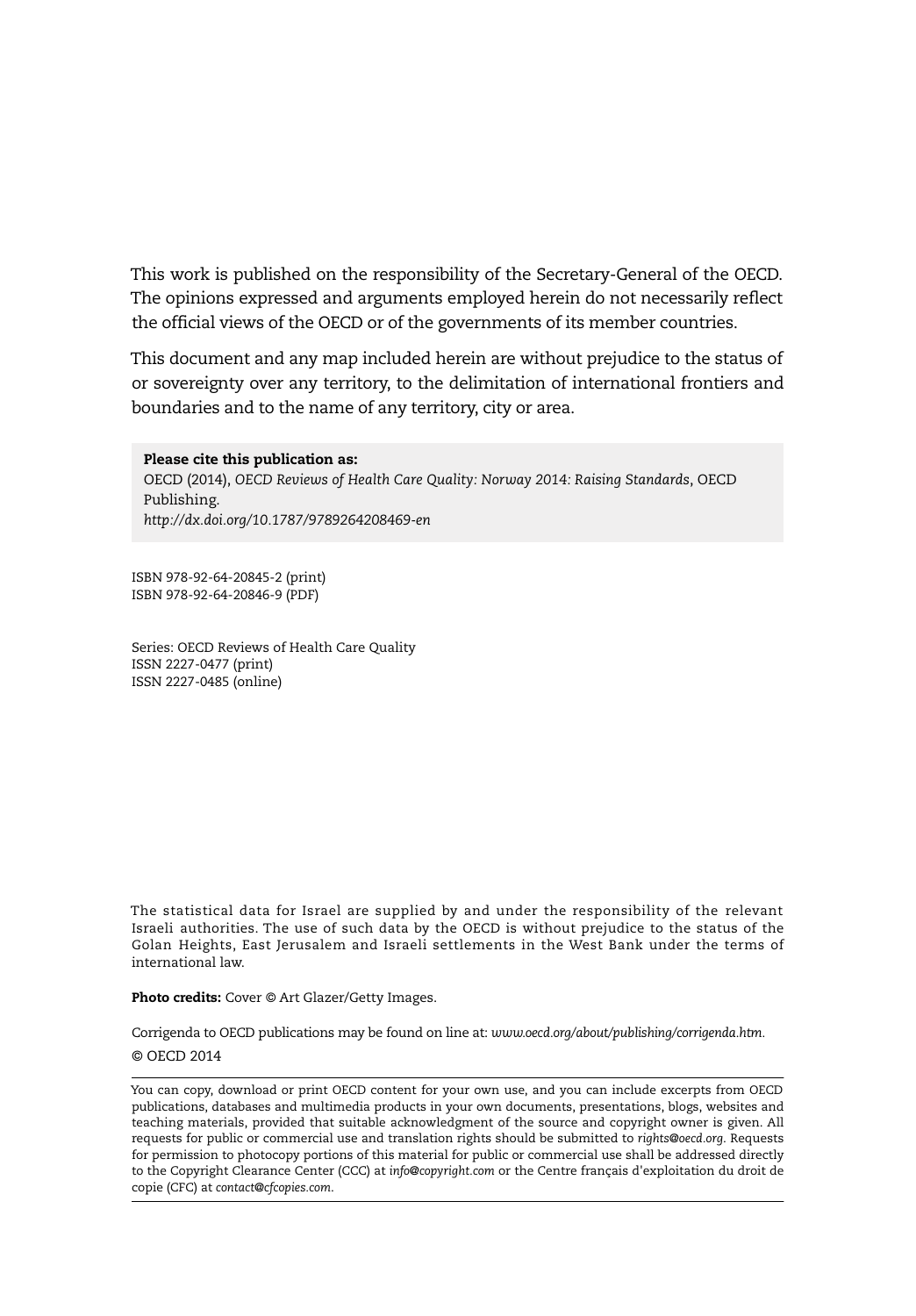# *Foreword*

This report is the sixth of a new series of publications reviewing the quality of health care across selected OECD countries. As health costs continue to climb, policy makers increasingly face the challenge of ensuring that substantial spending on health is delivering value for money. At the same time, concerns about patients occasionally receiving poor quality health care have led to demands for greater transparency and accountability. Despite this, there is still considerable uncertainty over which policies work best in delivering health care that is safe, effective and provides a good patient experience, and which quality-improvement strategies can help deliver the best care at the least cost. *OECD Reviews of Health Care Quality* seek to highlight and support the development of better policies to improve quality in health care, to help ensure that the substantial resources devoted to health are being used effectively in supporting people to live healthier lives.

This report reviews the quality of health care in Norway, and seeks to highlight best practices, and provides a series of targeted assessments and recommendations for further improvements to quality of care. Norway has an impressive and comprehensive health system, which is the result of sustained commitment to providing health care for the whole Norwegian population, investment in the health system, and readiness to make changes to drive improvements. Despite this positive story, challenges do lie ahead for Norway. As in all OECD countries, changing demographics are putting increased pressure on health services, and with hospital lengths of stay dropping and discharges increasing, many of these pressures will be felt by community and primary care services. Norway is putting in place measures to respond to these challenges, notably with the 2012 Coordination Reform, but still has some way to go before the fruits of such labour are truly felt across the health system. Norway's ambitious reform agenda must now be balanced by structured efforts "on the ground". Attention should now turn to putting in place appropriate data infrastructures, promoting meaningful engagement between key stakeholders, and by balancing a generous health budget that allows for important investments in developing new structures and services with attention to getting the most out of existing services.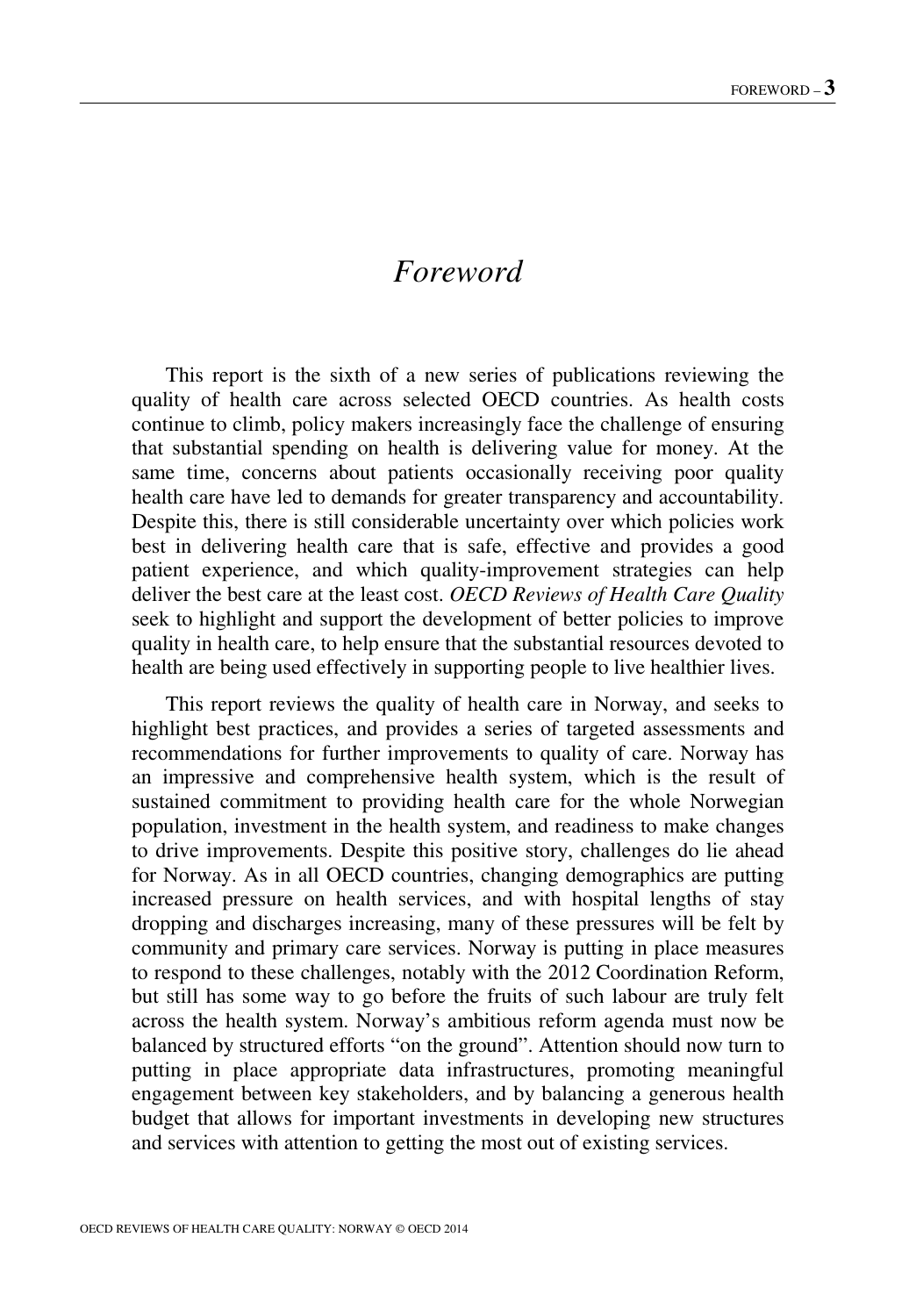#### **ACKNOWLEDGEMENTS**

This report was managed and co-ordinated by Emily Hewlett, Ian Forde and Francesca Colombo. The other authors of this report are Caroline Berchet and Niek Klazinga. The authors wish to thank Stefano Scarpetta and Mark Pearson from the OECD Secretariat for their comments and suggestions. Thanks also go to Marlène Mohier and Lucy Hulett for their tireless editing and to Judy Zinnemann for assistance.

The completion of this report would not have been possible without the generous support of Norwegian authorities. This report has benefited from the expertise and material received from many health officials, health professionals, and health experts that the OECD review team met during a mission to Norway in June 2013. These included officials from the Ministry of Health and Care Services and the Norwegian Association of Local and Regional Authorities, and officials from a number of local and regional authorities. Particular thanks go to the Norwegian Directorate of Health and the Norwegian Knowledge Centre. Many thanks also go to provider organisations and patient groups such as the Norwegian Nurses Organisation, the Norwegian Federation of Organisations of Disabled People, the Norwegian Diabetes Association and the Norwegian Medical Association, as well as to other institutions and experts such as the Institute of Health and Society at the University of Oslo.

The review team is especially thankful to Bjørn Inge Larsen and colleagues at the Ministry of Health and Care Services for their support of this review, to Jan Vegard Pettersen for his help with setting up the visit of OECD officials to Norway, and to Otto Christian Rø and colleagues at the Norwegian Directorate of Health for extensive assistance with the reviewing of chapters and co-ordination of responses to numerous queries and information requests. This report has benefited from the invaluable comments of Norwegian authorities and experts who reviewed earlier drafts.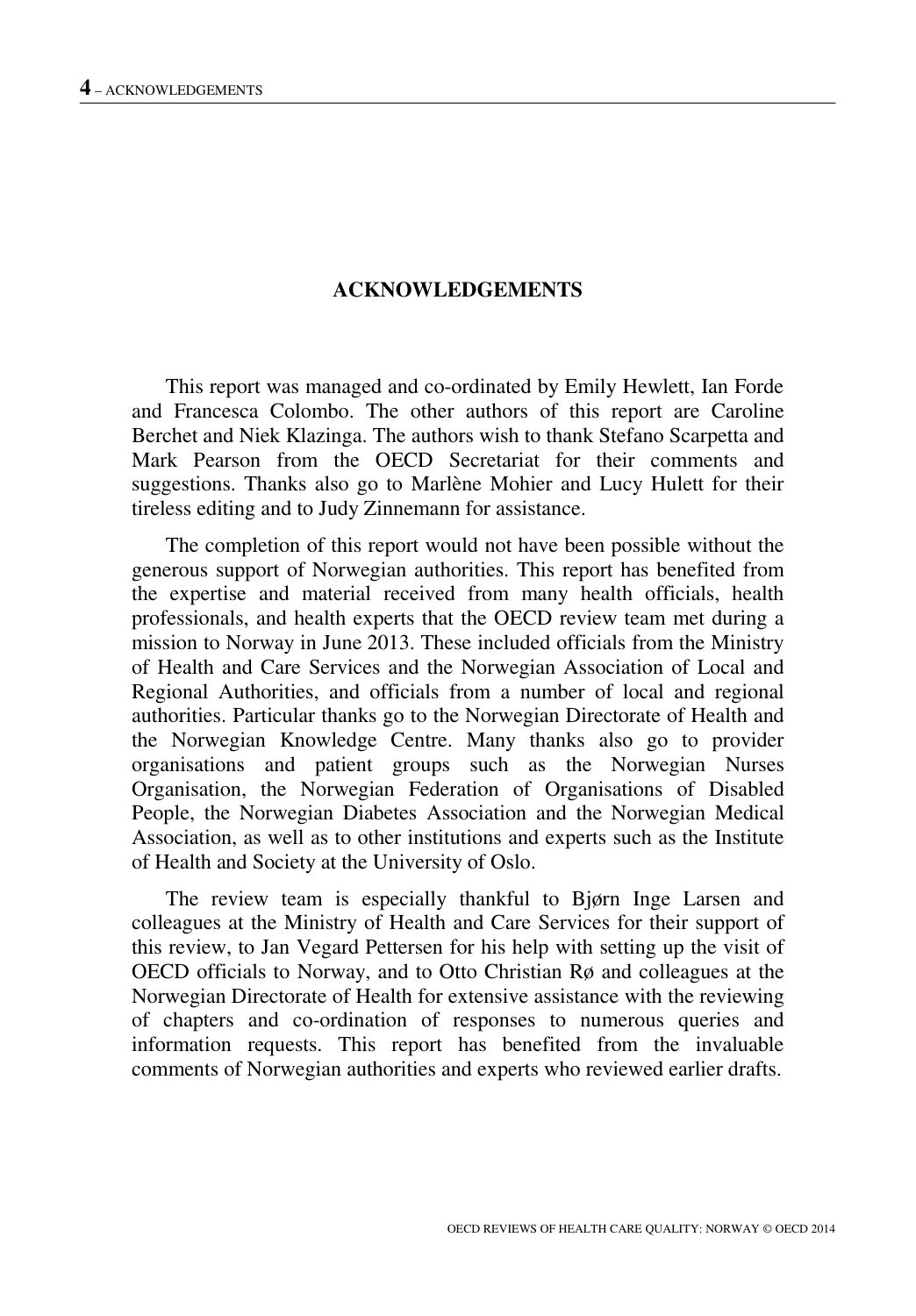# *Table of contents*

| 1.4. Assuring the quality of inputs to the Norwegian health care system 57                                                                        |  |
|---------------------------------------------------------------------------------------------------------------------------------------------------|--|
|                                                                                                                                                   |  |
| 2.6. Securing a greater quality dividend from primary care in Norway  103                                                                         |  |
| Chapter 3. Shifting care away from the hospital sector and toward primary                                                                         |  |
| 3.2. Policy initiatives to expand primary health care services  119<br>3.4. Assuring high quality of care in keeping people out of hospitals  126 |  |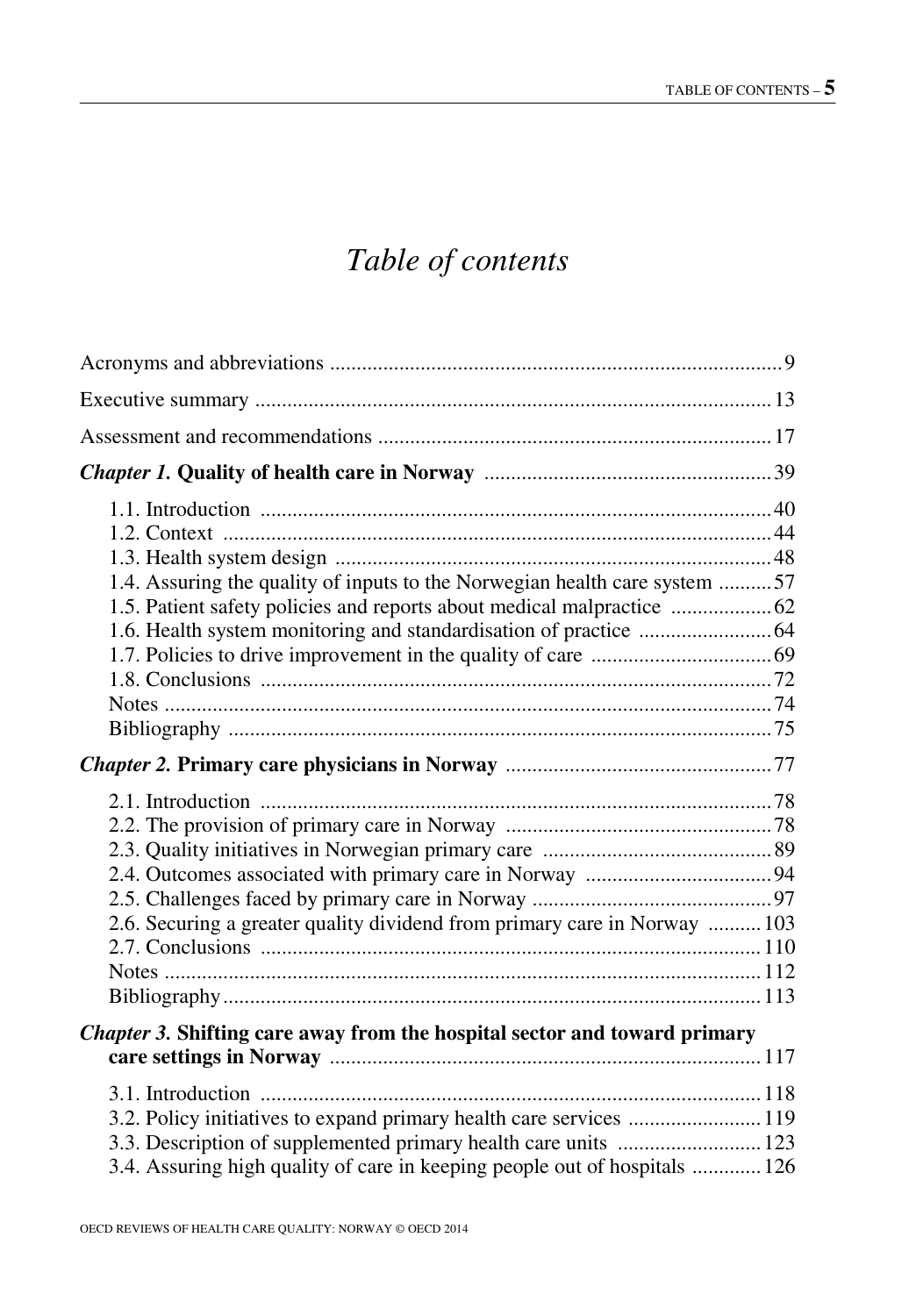| 3.5. Moving forward, strengthening monitoring and improving contracting          |  |
|----------------------------------------------------------------------------------|--|
|                                                                                  |  |
|                                                                                  |  |
|                                                                                  |  |
|                                                                                  |  |
|                                                                                  |  |
|                                                                                  |  |
| 4.3. Measures of quality for mental health care can be strengthened further  171 |  |
| 4.4. Addressing three key shortcomings in service delivery and availability      |  |
|                                                                                  |  |
| 4.5. Improving co-ordination and defining responsibilities across                |  |
|                                                                                  |  |
|                                                                                  |  |
|                                                                                  |  |
|                                                                                  |  |
|                                                                                  |  |

# **Figures**

| Figure 1.1. Ischemic heart disease mortality, 2011 and change 1990-2011          |  |
|----------------------------------------------------------------------------------|--|
|                                                                                  |  |
| Figure 1.2. Health expenditure as a share of GDP, 2011 (or nearest year) 45      |  |
| Figure 1.3. Case fatality in adults aged 45 and over within 30 days after        |  |
|                                                                                  |  |
|                                                                                  |  |
| Figure 1.5. Trends in suicides rates, selected OECD countries, 1990-2011  47     |  |
| Figure 2.1. Generalists and specialists as a share of all doctors, 2011          |  |
|                                                                                  |  |
| Figure 2.2. Physician density in predominantly rural and urban regions,          |  |
|                                                                                  |  |
| Figure 2.3. Share of the population aged over 80 years, 2010 and 2050 86         |  |
| Figure 2.4. Average length of stay in hospital, 2000 and 2011                    |  |
|                                                                                  |  |
| Figure 2.5. Trends in average length of stay in hospital, selected countries  88 |  |
| Figure 2.6. Asthma hospital admission in adults, 2006 and 2011                   |  |
|                                                                                  |  |
| Figure 2.7. COPD hospital admission in adults, 2006 and 2011                     |  |
|                                                                                  |  |
| Figure 2.8. Diabetes hospital admission in adults, 2006 and 2011                 |  |
|                                                                                  |  |
| Figure 2.9. Cephalosporins and quinolones as a proportion of all antibiotics     |  |
|                                                                                  |  |
|                                                                                  |  |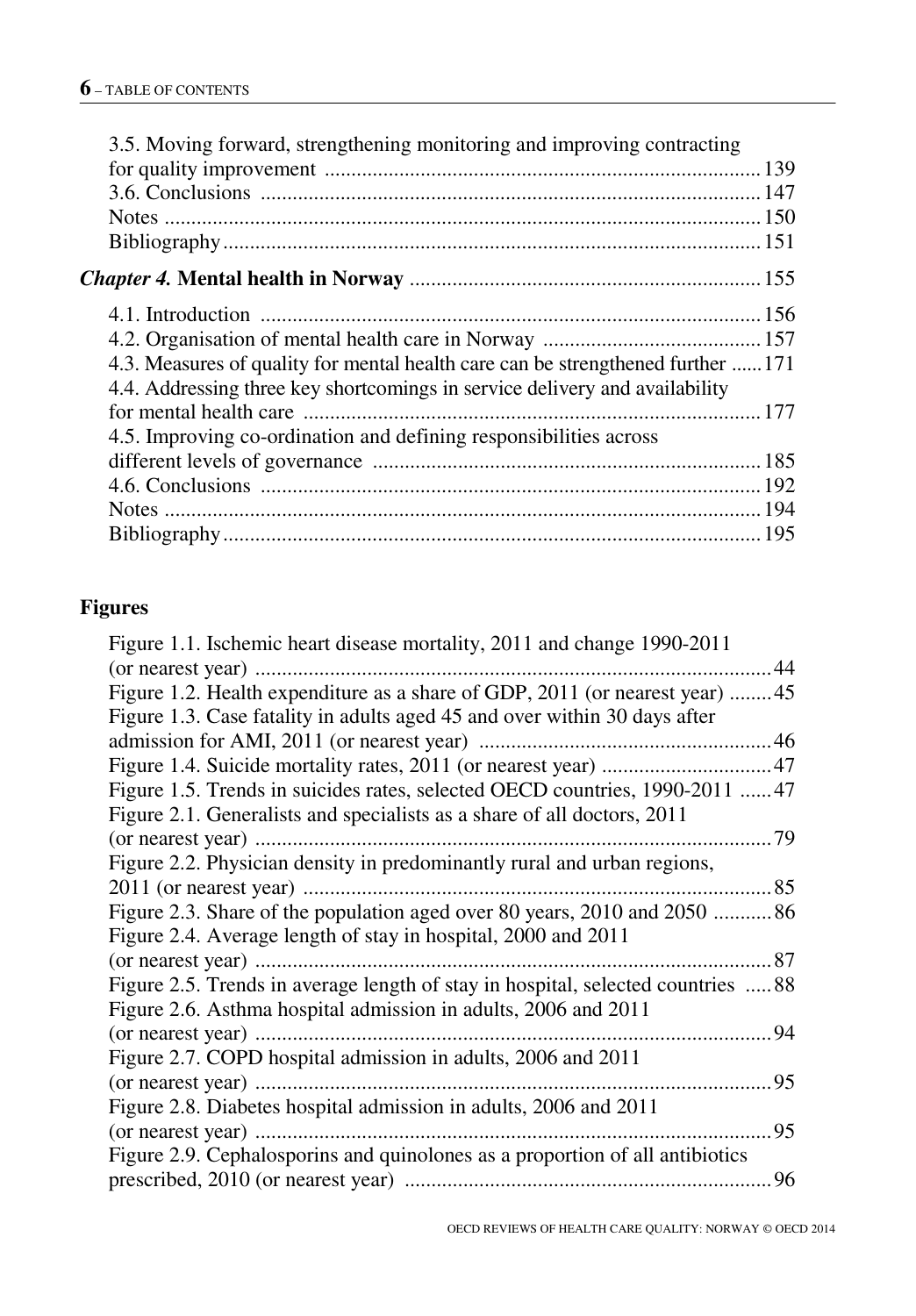# **Tables**

| Table 1.1. A typology of health care policies that influence health            |  |
|--------------------------------------------------------------------------------|--|
|                                                                                |  |
| Table 3.1. Review of practice with supplemented primary health care units  130 |  |
| Table 3.2. Example of quality standards used for intermediate care audit       |  |
|                                                                                |  |
| Table 4.1. The impact of drug use, and treatment rates, in Norway              |  |
|                                                                                |  |
|                                                                                |  |
| Table 4.3. Indicators for mental health currently collected in Norway,         |  |
|                                                                                |  |
| Table 4.4. Involuntary admissions across health regions, 2011 and 2012  188    |  |
| Table 4.5. Variations in waiting times for outpatient mental health services   |  |
|                                                                                |  |
|                                                                                |  |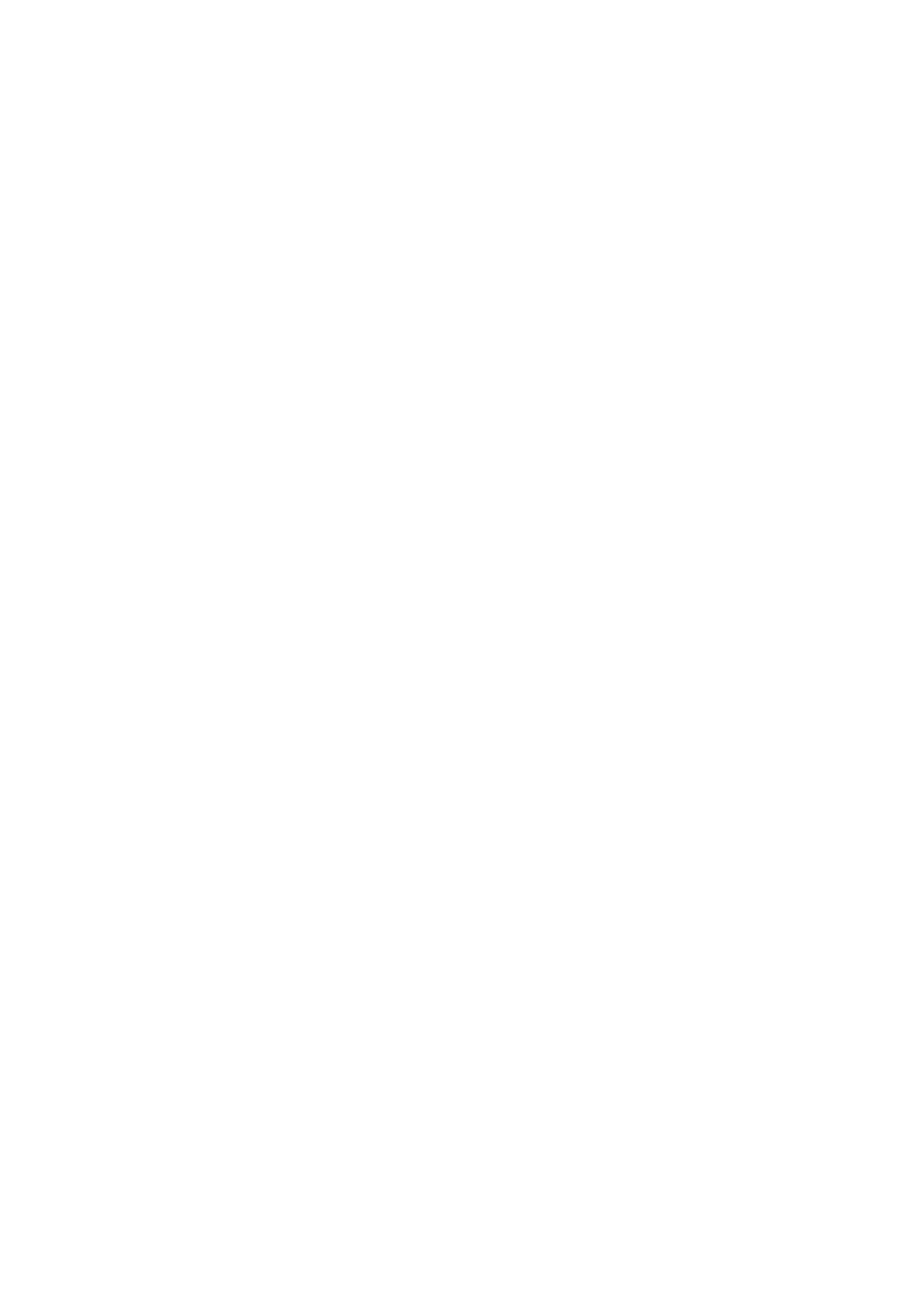# <span id="page-9-0"></span>*Acronyms and abbreviations*

| <b>ACT</b>     | <b>Assertive Community Treatment</b>                            |
|----------------|-----------------------------------------------------------------|
| AF             | Allmennlegeforeningen (Association of General<br>Practitioners) |
| AMI            | Acute myocardial infarction                                     |
| <b>CBT</b>     | Cognitive Behavioural Therapy                                   |
| <b>CME</b>     | Continuous medical education                                    |
| <b>CMHC</b>    | <b>Community Mental Health Care</b>                             |
| <b>CPD</b>     | Continuous professional development                             |
| <b>DCPs</b>    | <b>District Psychiatric Centres</b>                             |
| <b>DRGs</b>    | Diagnosis Related Groups                                        |
| <b>DSB</b>     | Norwegian Directorate for Civil Protection                      |
| <b>EEA</b>     | European Economic Area                                          |
| <b>EPSO</b>    | European Partnership of Supervisory Organisations               |
| <b>EQUALIS</b> | External Quality Assurance in Laboratory Medicine<br>in Sweden  |
| F-ACT          | <b>Flexible Assertive Community Treatment</b>                   |
| <b>FEST</b>    | Norwegian Electronic Prescription Support System                |
| <b>FFS</b>     | Fee for service                                                 |
| GP             | <b>General Practitioner</b>                                     |
| <b>GTT</b>     | Global Trigger Tool                                             |
| <b>HCQI</b>    | Health Care Quality Indicator                                   |
| <b>HELFO</b>   | Norwegian Health Economics Administration                       |
| <b>HoNOS</b>   | Health of the Nation Outcomes Scale                             |
| <b>HTA</b>     | <b>Health Technology Assessment</b>                             |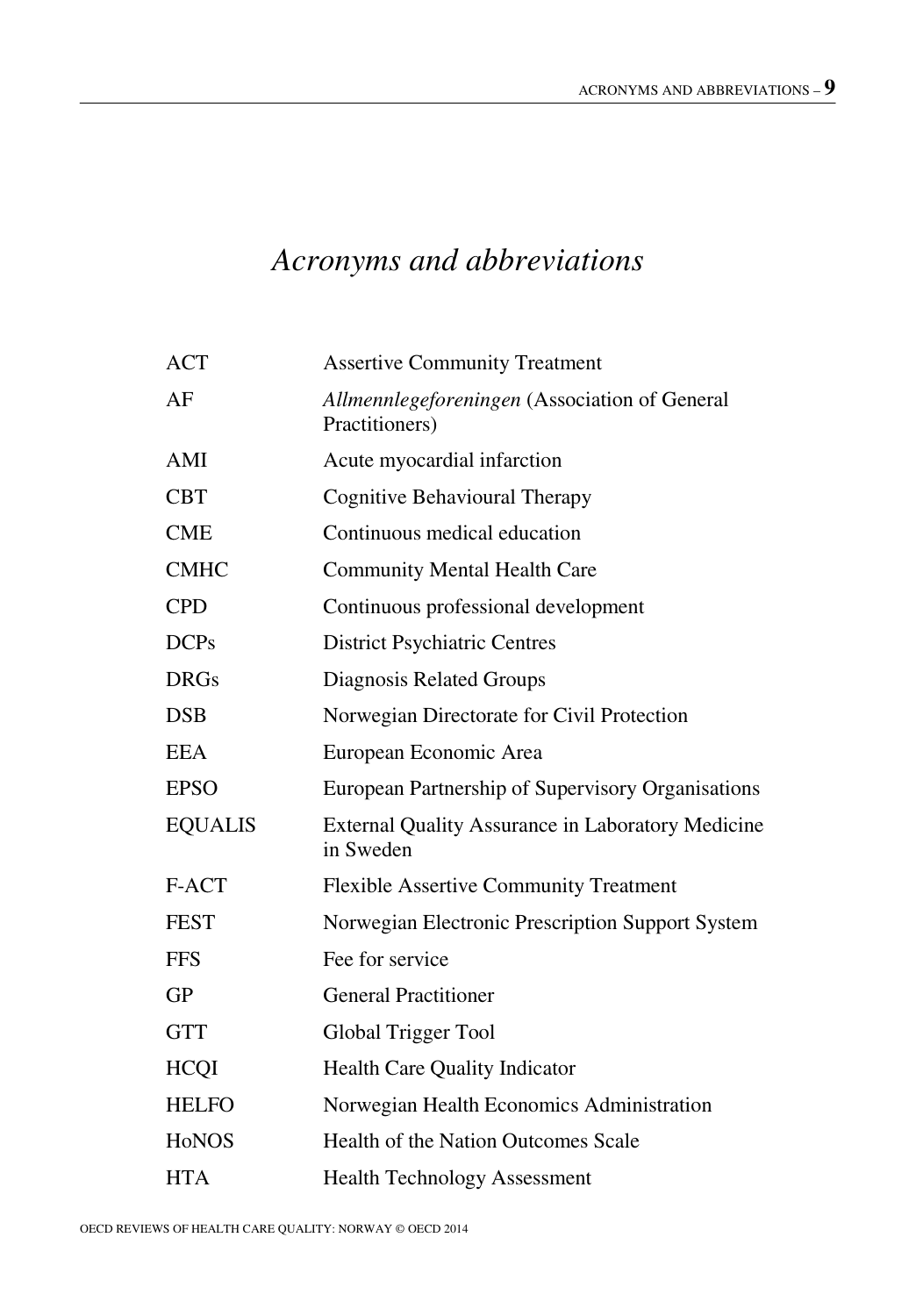| <b>IAPT</b>      | Improving Access to Psychological Therapies<br>programme                                                                   |
|------------------|----------------------------------------------------------------------------------------------------------------------------|
| $ICD-10$         | International Statistical Classification of Diseases and<br>Related Health Problems 10th Revision                          |
| <b>ICP</b>       | Individual Care Plan                                                                                                       |
| <b>IHD</b>       | Ischemic heart disease                                                                                                     |
| <b>KOSTRA</b>    | Kommune-Stat Rapportering                                                                                                  |
| <b>KS</b>        | Norwegian Association of Local and Regional<br>Authorities                                                                 |
| <b>KUP</b>       | Allmennmedisinsk utvalg for kvalitet og<br>pasientsikkerhet (Quality and Safety Indicators in<br>General Practice Project) |
| <b>MSIS</b>      | Norwegian Surveillance System for Communicable<br><b>Diseases</b>                                                          |
| NCD              | Non-Communicable Disease                                                                                                   |
| <b>NFA</b>       | Norsk forening for allmennmedisin (College of<br><b>General Practitioners)</b>                                             |
| NGO              | Non-Governmental-Organisation                                                                                              |
| <b>NMA</b>       | Norwegian Medical Association                                                                                              |
| <b>NOIS</b>      | Norwegian Surveillance System for Healthcare<br>associated Infection                                                       |
| <b>NOKC</b>      | Nasjonalt kunnskapssenter for helsetjenesten<br>(National Knowledge Centre for Health Services)                            |
| <b>NOKLUS</b>    | Norwegian Center for External Quality Assurance in<br>Primary Health Care                                                  |
| <b>NOMA</b>      | Norwegian Medicines Agency                                                                                                 |
| <b>NRLS</b>      | National Reporting and Learning System                                                                                     |
| <b>OCD</b>       | Obsessive Compulsive Disorder                                                                                              |
| OMT              | <b>Opioid Maintenance Treatment</b>                                                                                        |
| <b>OOP</b>       | Out of pocket                                                                                                              |
| PKO              | <b>Practice Consultant Scheme</b>                                                                                          |
| P <sub>4</sub> P | Pay for performance                                                                                                        |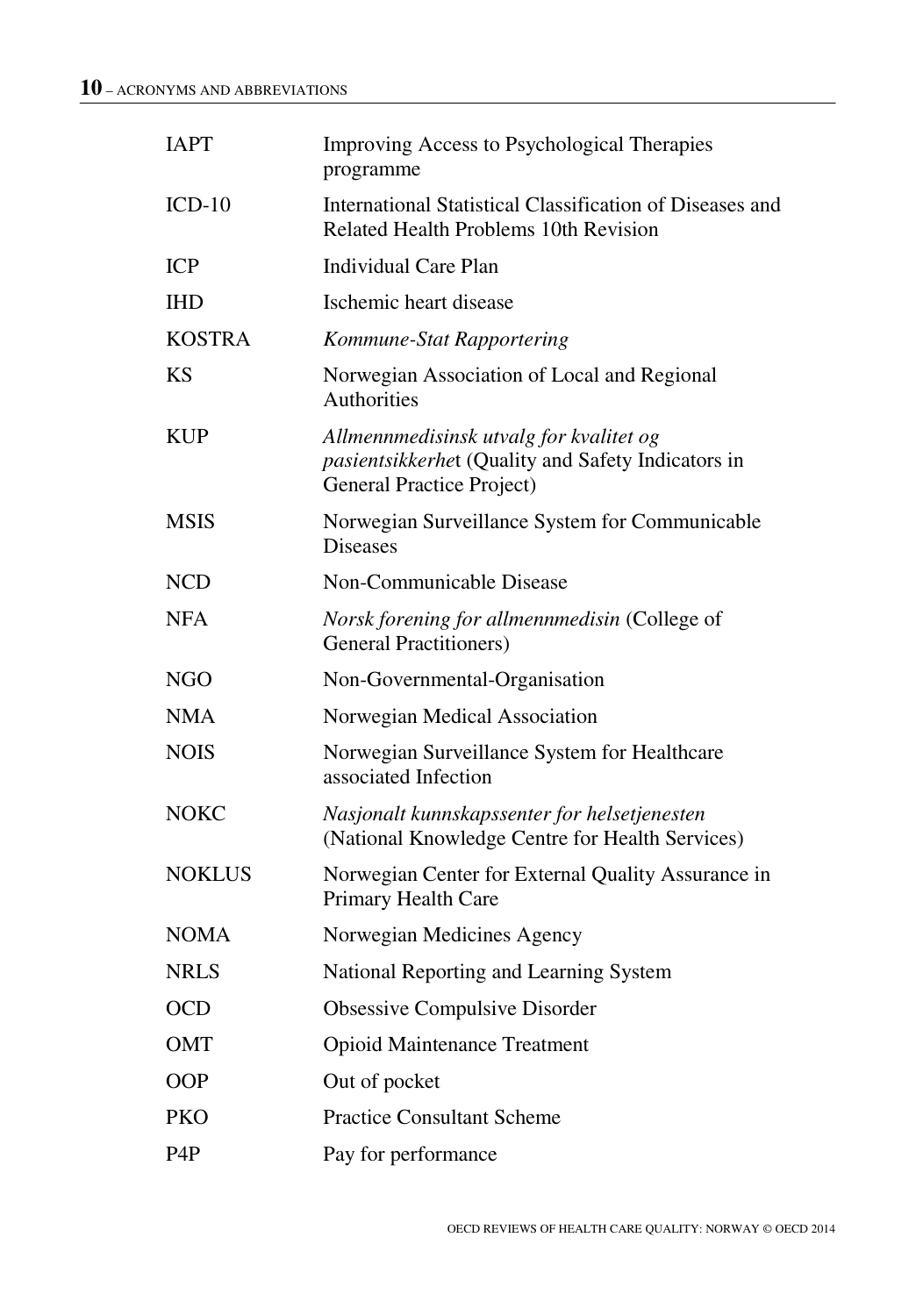| <b>OOF</b>   | <b>Quality and Outcomes Framework</b>                                         |
|--------------|-------------------------------------------------------------------------------|
| <b>RELIS</b> | <b>Regional Drug Information Centers</b>                                      |
| <b>RHA</b>   | Regional Health Authorities                                                   |
| <b>SAK</b>   | Senter for allmennmedisinsk kvalitet (Centre for<br>General Practice Quality) |
| <b>SKUP</b>  | Scandinavian Evaluation of Laboratory Equipment<br>for Primary Health Care    |
| <b>SSB</b>   | <b>Statistics Norway</b>                                                      |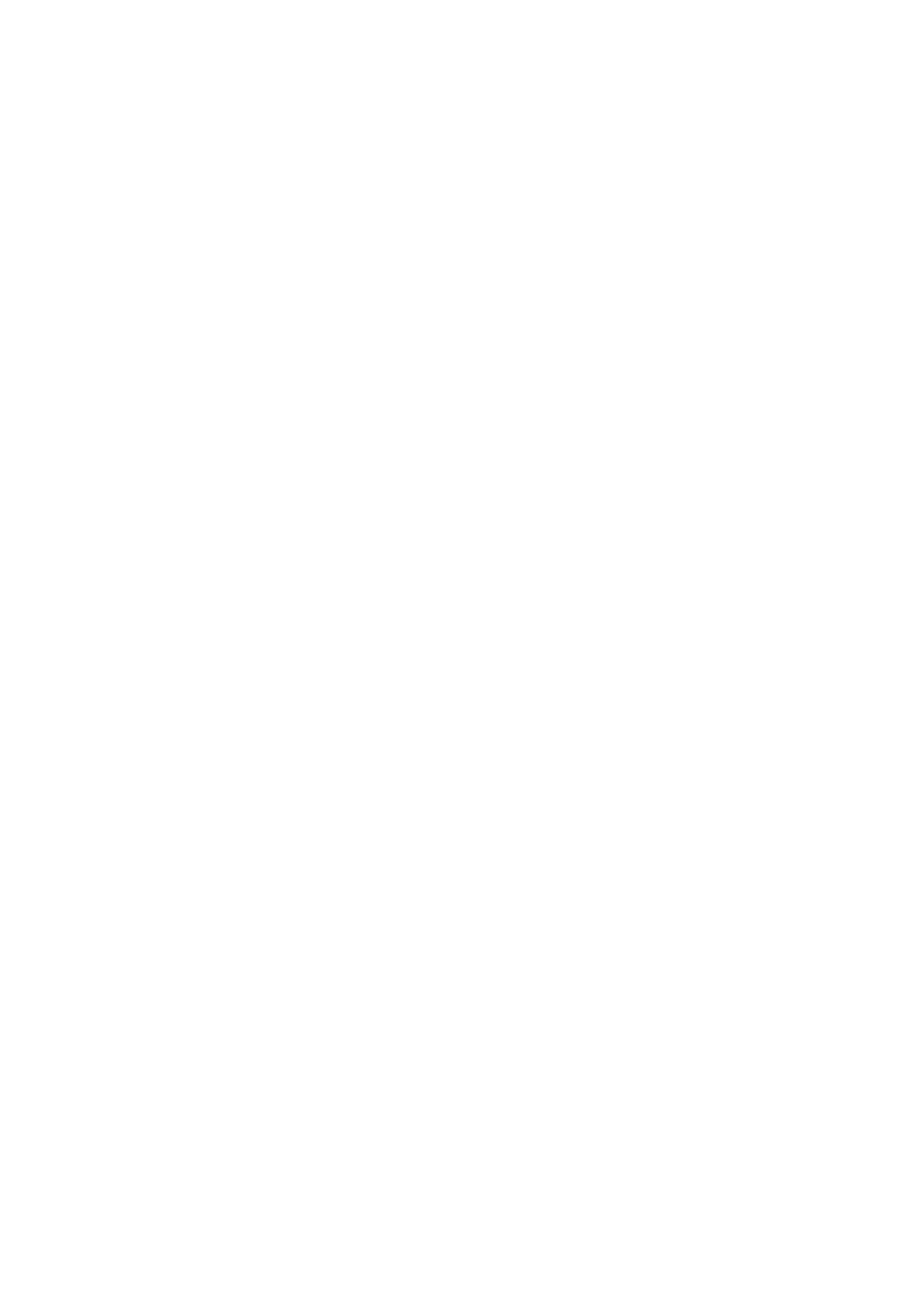# **Executive summary**

<span id="page-13-0"></span>This report reviews the quality of health care in Norway. It begins by providing an overview of policies and practices aimed at supporting quality of care in Norway (Chapter 1). The report then focuses on three areas that are of particular importance for Norway's health system at present: the role of primary care physicians (Chapter 2), the shifting of care towards primary care settings and away from the hospital sector (Chapter 3), and mental health care (Chapter 4). In examining these areas, this report examines the quality of care currently provided, seeks to highlight best practices, and provides a series of targeted assessments and recommendations for further improvements to quality of care.

Norway's health system appears to be high performing, and squarely turned towards delivering high-quality care. A range of indicators – for example life expectancy, mortality rates from ischemic heart disease, or breast cancer five-year relative survival rate – suggest that Norway's health system is performing well not just when compared to the OECD average but also when benchmarked against countries that would be considered peers, such as Denmark and Sweden. In many respects Norway is facing the same challenges as other OECD countries; an aging population, falling length of stay in hospitals and rising discharge rate will all stretch the Norwegian health system in the years and decades to come, and Norway will need to develop stronger primary care systems and better co-ordination across care settings to cope with changing demands. Norway is, however, making impressive steps towards addressing these challenges, and through reforms such as the recent Coordination Reform has been defining an overarching strategic vision for the future of the health system, something lacking in many OECD systems.

Norway has an impressive number of *policies and practices to promote quality of care*, and Norway is performing well on most available quality indicators. Quality assurance mechanisms in Norway are extensive and through legal requirements, they secure high quality of health care services. Quality policies traditionally focus on nurturing a culture of quality improvement, but it should be complemented by additional assurance mechanisms. National authorities might look to extend the formal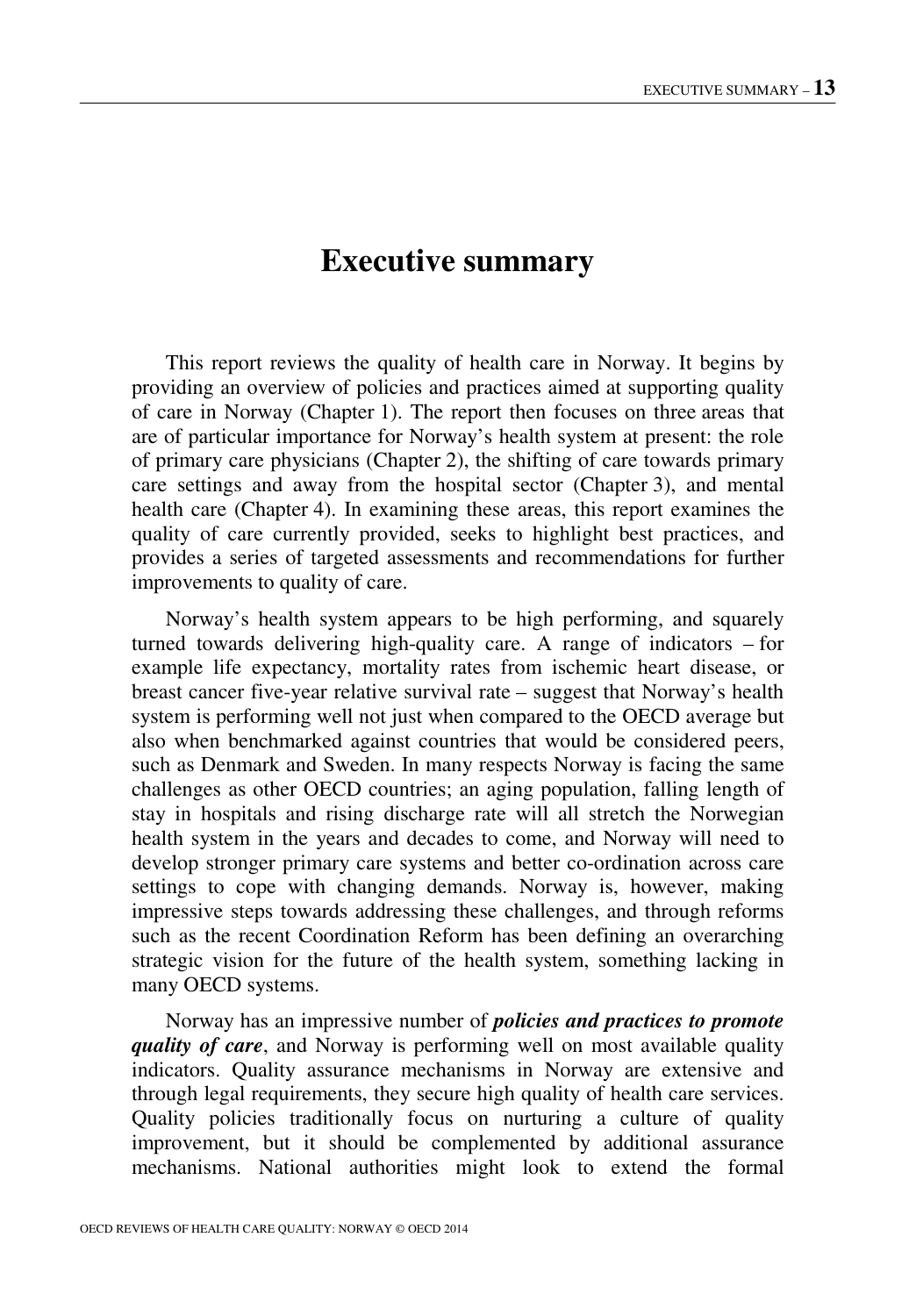requirement toward continuous medical education to all medical doctors, and consider setting-up a comprehensive accreditation programme for doctors. Policies around the patient safety agenda, and the use of national guidelines and health technology assessment are generally strong, but could in some cases be expanded to cover more care settings. Increasing incentive structures through quality contracting and targeted reimbursement would further enhance performance of health providers in the years to come. Finally, ambitious recent reforms demand for a coherent governance approach that is fuelled by good information systems; specific attention should be given to performance measurement for local, county and national health care system governance and with information made publicly available.

Norway appears to have a high performing primary care sector, in which *primary care physicians* play a central role. Norway benefits from a strategic vision of how primary care and health care more broadly should develop over the short to medium term, as set out in the Coordination Reform, as well as from having several engaged and competent institutions which are ambitious to improve primary care quality. Quality measures that exist suggest that Norway has a high performing primary care sector. However, to cope with the new demands that demographic changes and increased pressure on primary and community care services will bring, there are several steps that should be taken. The information infrastructure underpinning primary care needs to be developed, to make primary care activities and outcomes more visible. Smarter payment systems are a closely related priority. There is scope to include a stronger emphasis on preventive and co-ordination activities within the fee-for-service schedule, and more strategic decisions could be made around determining which activities should be prioritised within the schedule. Initiatives to bring GPs more closely into the design and implementation of new models of local care will also be vital going forward.

To respond to the challenges of an aging population, falling lengths of hospital stay, a rising rate of discharge and the resulting pressures on primary care settings, Norway has begun concerted efforts to *shift care away from the hospital sector and towards primary care settings*. This shift includes the establishment of supplemented primary health care units, which will have a key responsibility in taking care of patients upon discharge from hospital, or where there is a risk of admission to hospitals when the condition could be appropriately managed at a lower intensity care setting. The introduction of the economic incentives under the Coordination Reform – the municipality co-funding of hospital care, and financial penalties for municipalities if discharge is delayed – is an excellent drivers for the setting up of supplemented primary health care units. Whilst it is too early to fully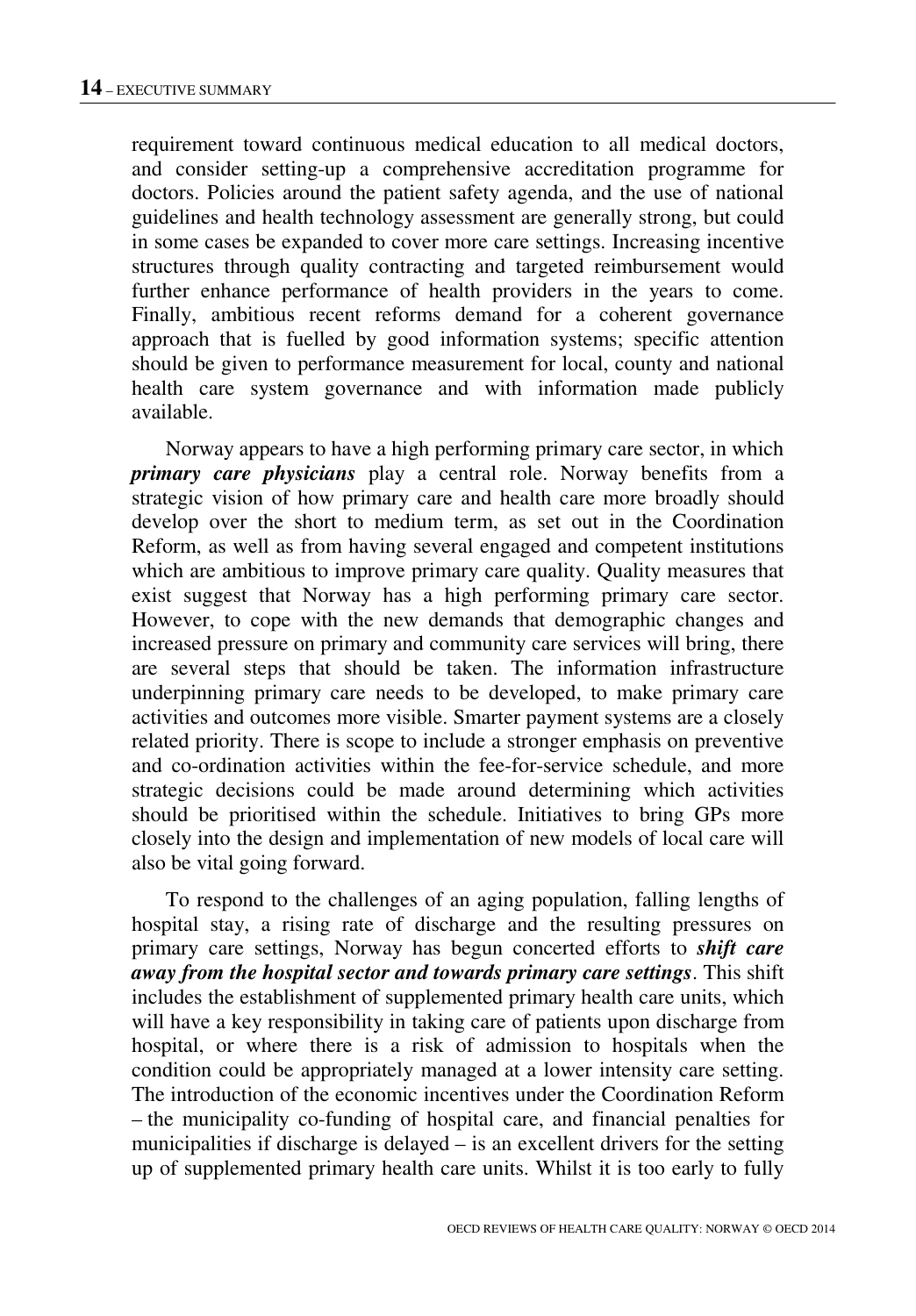assess the impact of these municipal units, their success will likely depend upon the improvement of care co-ordination between hospitals and municipalities, the development of information infrastructure, the setting up of standards, and the enhancement of municipal capacity. Additionally, going forward it is important to ensure that quality and safety are built into the system, and that workforce capacity and skills are assured. Looking beyond these units there is a broader need to improve co-ordination between care settings, and strategies such as the development of co-ordination indicators, the appointment of care co-ordinators, and ensuring that health records are portable across providers will help facilitate this.

Finally, *mental health care* in Norway appears to broadly offer good, appropriate care to the whole population. Norway has committed significant efforts and resources to improving mental health care across recent decades: strengthening care delivered by municipalities, increasing specialist services, increasing resources going into the system and making mental health a policy priority. In terms of collecting indicators of mental health care quality Norway is also making impressive progress in many respects. There are some key opportunities for further improvements to be made to mental health in Norway. As a foundation for improvements, better data availability for mental health will help policy makers and service providers better understand shortcomings in quality, and can guide appropriate changes. There is a need to ensure high-quality care for mild-to-moderate mental disorders through supporting GPs and mental health professionals working in primary care, and assess the availability of appropriate evidencebased treatments such as psychological therapies. The care pathway for severe disorders should also be improved, and Individual Care Plans could help with this. Addiction care, which has historically sat slightly outside of the mental health system, must be a priority, with greater integration being one important avenue for consideration. After a long period of change in the Norwegian mental health system, continued commitment and attention – supported by good information, data, and stakeholder input – will help secure further improvements in quality and outcomes in the years to come.

Overall, whilst the overarching vision for Norway's health system is in place, some of the details are left underdeveloped, and Norway must now turn attention to the detail of health care quality improvements. Attention needs to be given to ensuring that basic structures to support reforms are in place, including a good data infrastructure, appropriate payment systems that incentivise high quality and efficiency, and meaningful engagement between key stakeholders.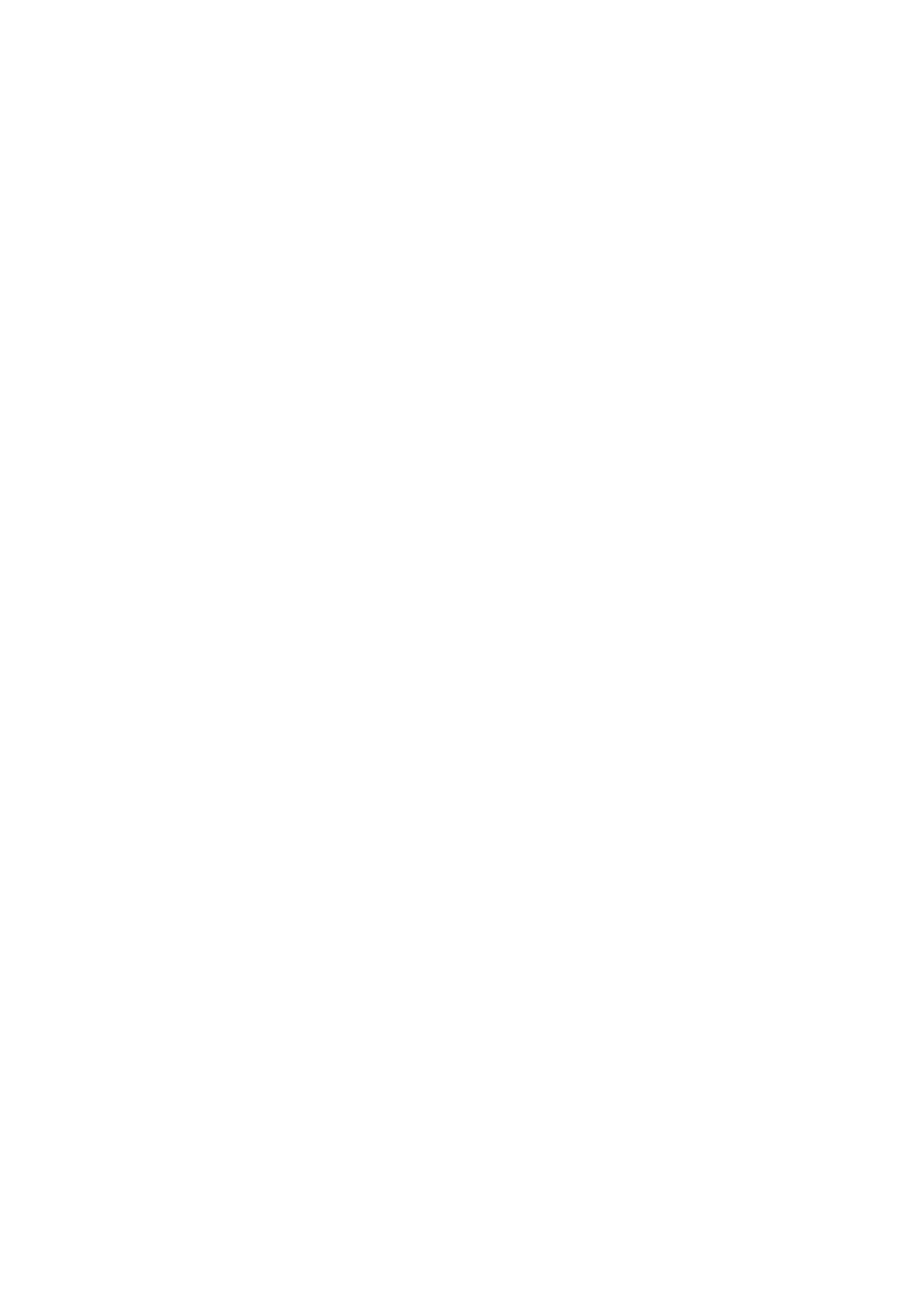# <span id="page-17-0"></span>*Assessment and recommendations*

Norway has an impressive and comprehensive health system, which is the result of sustained commitment to providing health care for the whole Norwegian population, investment in the health system, and readiness to make changes to drive improvements. Despite this positive story, challenges do lie ahead for Norway. As in all OECD countries, changing demographics are putting increased pressure on health services, and with hospital lengths of stay dropping and discharges increasing, many of these pressures will be felt by community and primary care services. Norway is putting in place measures to respond to these challenges, notably with the 2012 Coordination Reform, but still has some way to go before the fruits of such labour are truly felt across the health system. Norway's ambitious reform agenda must now be balanced by structured efforts "on the ground". Attention should now turn to putting in place appropriate data infrastructures, promoting meaningful engagement between key stakeholders, and by balancing a generous health budget that allows for important investments in developing new structures and services with attention to getting the most out of existing services.

Health care in Norway is organised nationally (the Ministry of Health and Care Services), regionally through four hospital regions which oversee the provision of specialist services, and at the local level, by 428 municipalities of varying sizes, which are responsible for primary and community care. As a percentage of GDP Norway's total health care expenditure is 9.4%, slightly higher than the average 9% across other European OECD countries but lower than the expenditure in Denmark (11%) or Sweden (9.6%). Spending on inpatient care accounts for the largest proportion of Norway's health expenditure. Over the past ten years, the number of hospital discharges in Norway has increased, whilst average length of stay has fallen. On most indicators Norway's health system appears to be performing well. Norway's life expectancy at birth of 81.4 years in 2011 is higher than the OECD average of 80.1 years, and also higher than the other Nordic countries (79.9 for Denmark and 80.6 for Finland). As in Denmark, mortality rates from ischemic heart disease (IHD) in Norway are well below the OECD average. Breast cancer five-year relative survival rate is higher than the OECD average, and breast cancer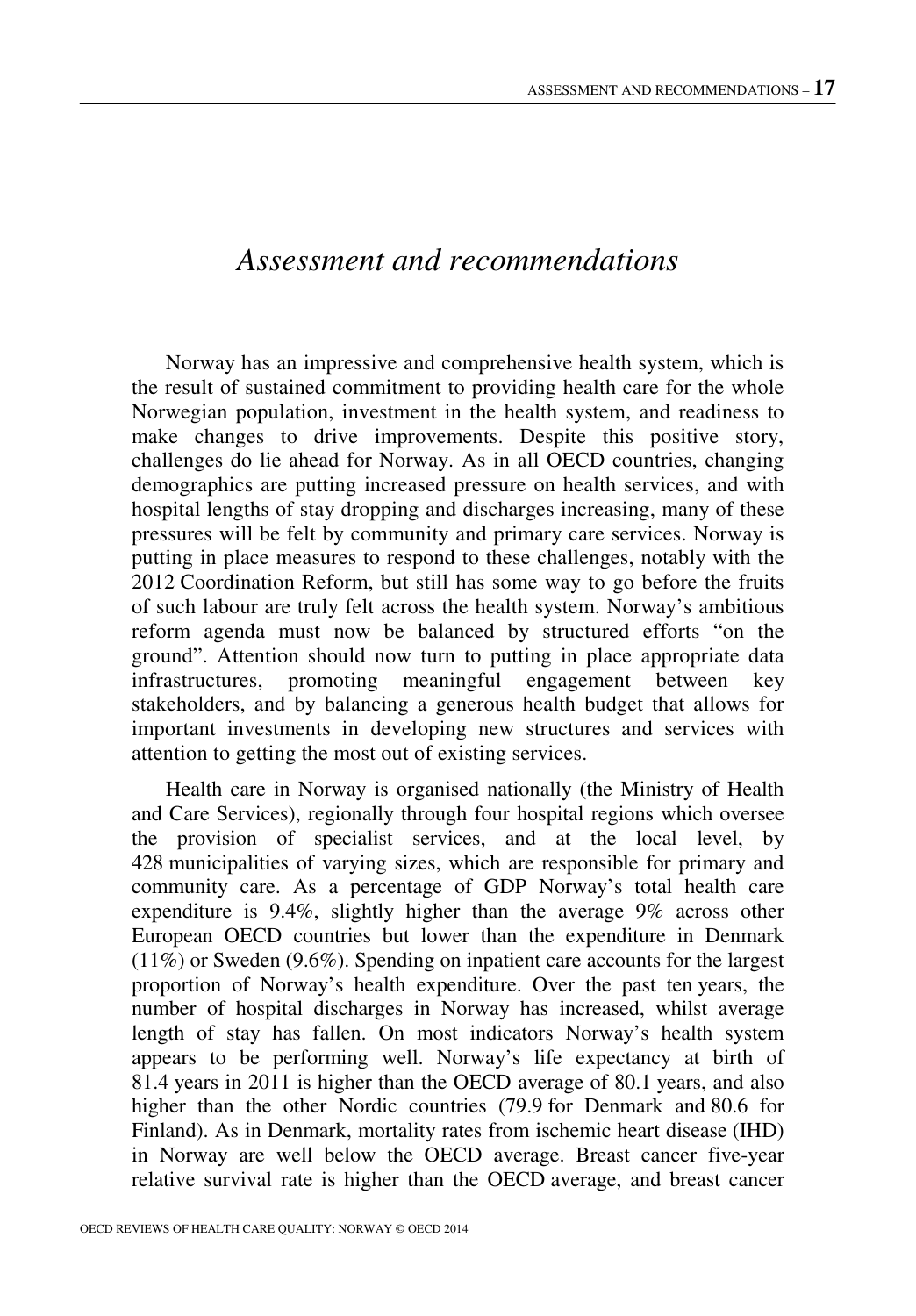mortality rates is below the OECD average or the average across Nordic countries (OECD, 2013). Advances in improved treatments, well organised screening programmes, and delivery of evidence-based best practice have contributed to reduce mortality rates and are associated with improved survival rates in Norway. Hospital case-fatalities within 30 days after admission for acute myocardial infarction (AMI) rates are relatively low, at 4.5 in Norway, compared to a 7.9% on average among other OECD countries in 2011, clearly indicating good quality of acute care in Norwegian hospitals.

There have been a number of significant health care reforms in Norway over the last decade, including reforms to primary health and GP services in 2001, a National plan for mental health 1999-2008, hospital sector and specialist health care service reforms in 2002, and most recently the Coordination Reform, which took effect in January 2012. The Coordination Reform focuses on prevention, integrating care in the community and strengthening health care in the municipalities, and improving co-ordination between different levels of care, and has the overriding aim of directing more investment towards primary care in order to curb the growth of expenditure in hospitals. The Coordination Reform introduces substantial economic and organisational changes within the health care system. In particular, the reform relies on a percentage of co-financing of hospital care by municipalities, and a financial penalty for municipalities for any delay in discharge for a patient in the event that the municipality is unable to provide appropriate community care. This reform, which is well-placed to turn the Norwegian health system towards facing many of the approaching pressures – an aging population, falling length of stay in hospitals and rising discharge rate – does, nonetheless, require further attention in some areas. There are a number of key challenges which run across the health system, and with which Norway ought to engage fully:

- There appears to be broad consensus across stakeholders over the direction of the health system, even when this entails significant challenges or adjustments, for example there has generally been agreement over the direction taken by the Coordination Reform. However, beyond this broad consensus there is a lack of consistent meaningful engagement between key stakeholders (for example, discussion and negotiation between GPs, municipalities, hospitals, mental health services) which is an obstacle to the successful implementation of some impressive aspirations for improvement, particularly around increasing co-ordination.
- Norway's information infrastructure is weak, which means that good information about the health system is not available to inform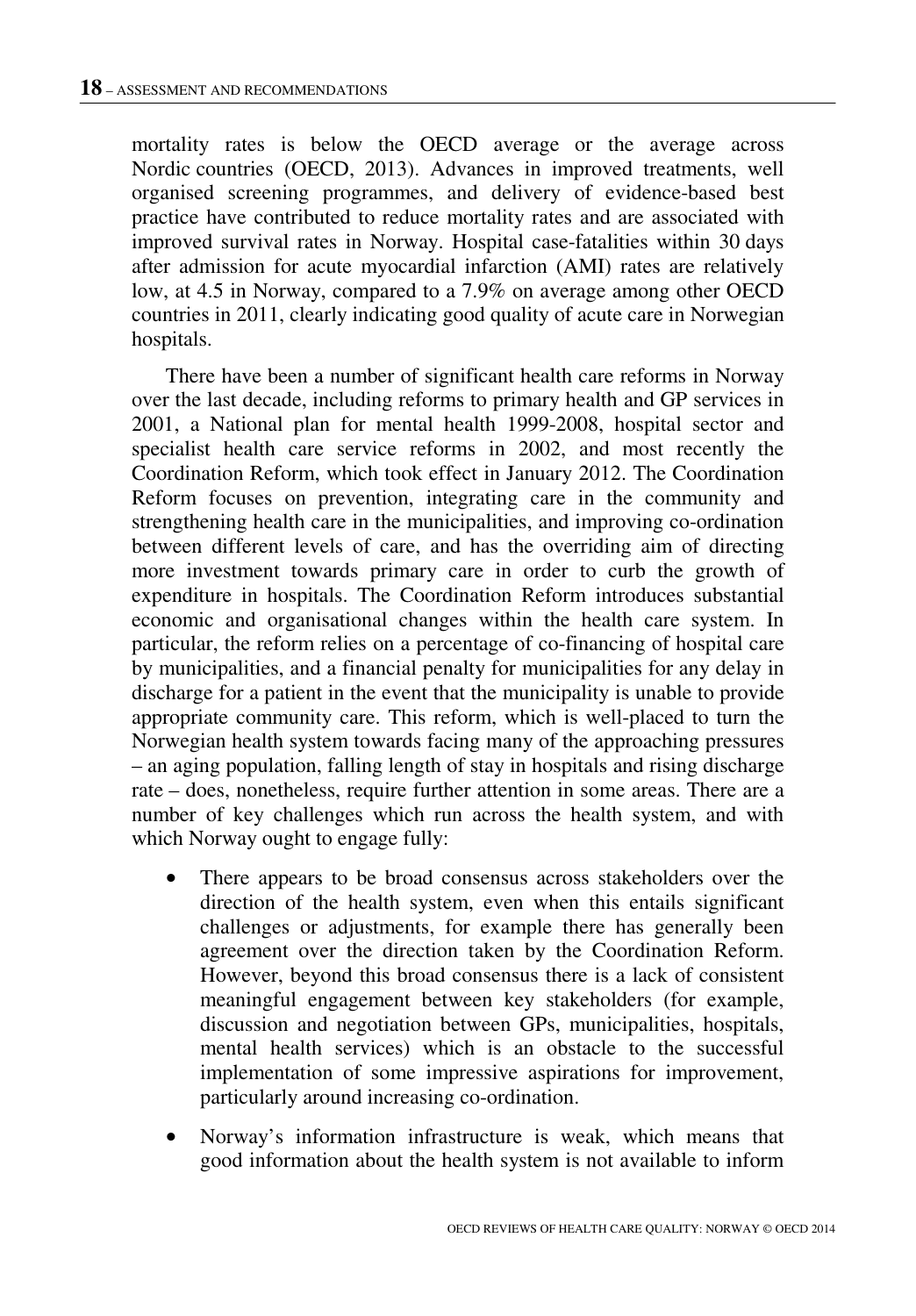decision making. Whilst promising steps have been made, Norway's information infrastructure is markedly poorer than in other comparable countries, for example in Denmark, and efforts needs to be made to strengthening the data infrastructure, and make good use of information that is available.

- In a number of areas most notably the Coordination Reform Norway has launching into ambitious, and often impressive, reforms without a full basic structure. A structure to facilitate negotiation between stakeholders, to collect and use good information, in some cases to define the basic expectations of service delivery – for example, national standards and workforce requirements for supplemented primary health care units – need to be put in place to support such change.
- In recent years Norway has made some significant investments in improving care, both in direct investments to areas where care has been judged to be weak – mental health care, low-threshold care – and in reforms to the health care system as a whole. Whilst these investments have likely brought positive changes in some areas, going forward Norway ought also to focus on maximising quality using existing resources, looking for example at efficiency in the health system and incentive structures for providers, rather than scaling-up investments where weaknesses appear.
- Whilst Norway may not at this stage be facing the kind of health budget contractions that other OECD countries are facing, efforts to ensure that health care represents good value-for-money, and that services are performing efficiently and effectively, will stand Norway in good stead in the medium to long term.

Responding to these challenges will require careful attention and application, and some further reform. This review makes recommendations for how Norway can maximise the positive impacts for quality of recent reforms, and ensure that there is a robust quality architecture to help guide decision making and responses to the needs of an ageing population, and with the shift in the locus of care provision from hospitals to municipalities. In particular, Norway needs to develop richer information systems, to work to define a clearer role for all of the stakeholders in the health system, and encourage stakeholders to consistently work together to drive improvement, and to shift incentive structures to make quality and efficiency health system priorities. The rest of this part of the report makes a more detailed assessment and set recommendations for three areas of care particularly relevant to the Norwegian context: primary care, the shifting of care away from hospitals and towards the primary care sector, and mental health care.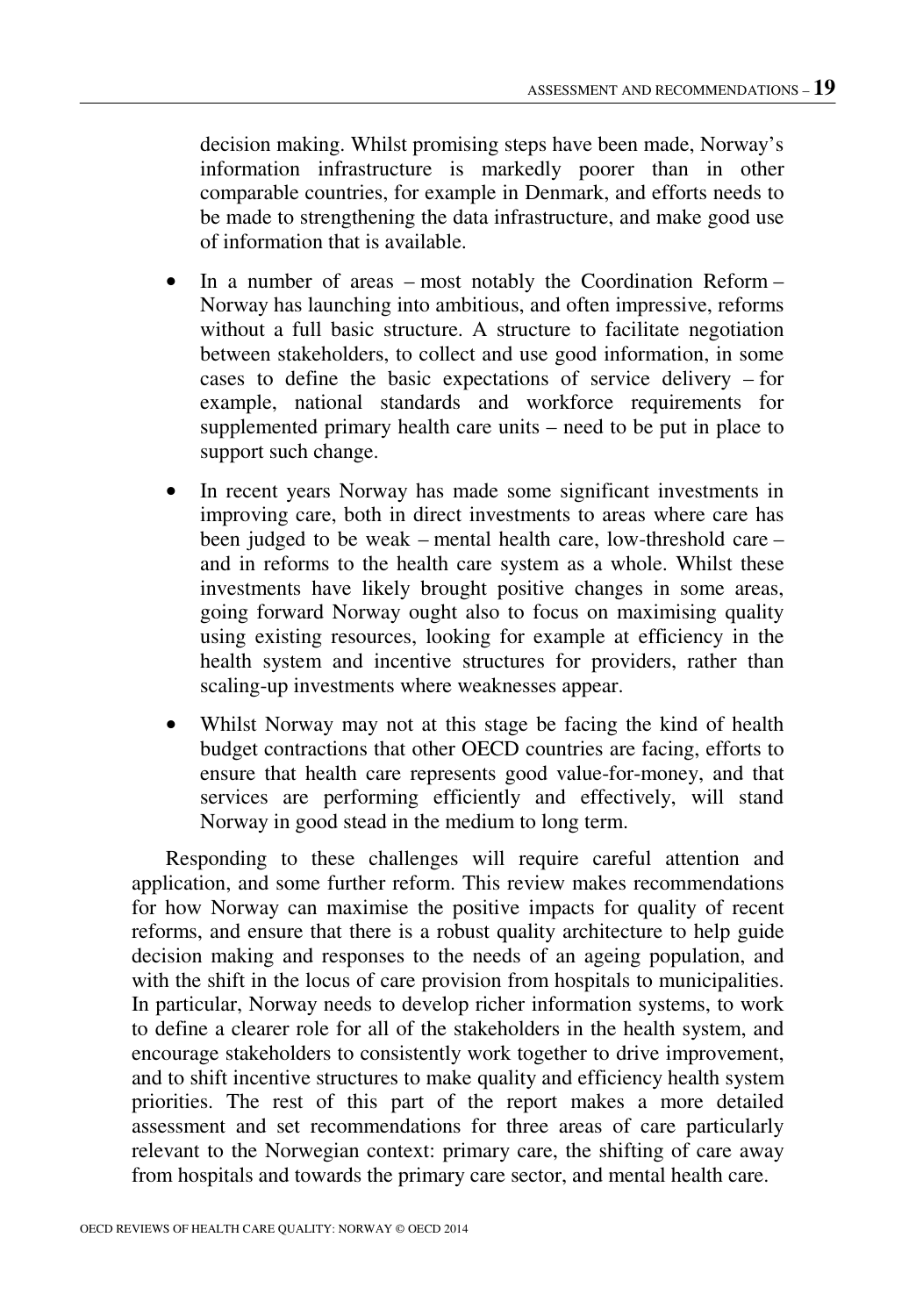## **Complementing a quality improvement culture with quality assurance mechanisms**

## *A more robust inspectorate, assurance for professional performance, and the introduction of an accreditation system*

Norway has a long history of quality improvement work and an impressive number of quality initiatives, which help to secure high-quality health care services. At the same time, Norwegian quality policies traditionally focus on nurturing a culture of quality improvement. Such an approach is undoubtedly an excellent basis for system improvement, but it should now be complemented by more robust quality assurance mechanisms. These mechanisms, for example around individual professional performance or accreditation, could be both strengthened to further enhance quality of care and increase performance of health providers in the years to come.

The inspectorate role and activities of the Norwegian Board of Health Supervision ("Helsetilsynet") in primary care could be increased to more systematically ensure that standards are kept high, and to help promote a culture of learning from shortcomings and adverse events. Already deemed by the European Partnership of Supervisory Organisations to be functioning well, the Board's existing role is in ensuring that services are run in accordance with professional standards, developing proposals to maintain and improve quality standards, as well as to oversee social and children's care. At present, the Board responds to specific incidents or complaint reports, and conducts quality reviews of primary and specialised health care institutions. However, primary care services are excluded from the National Reporting and Learning System, meaning that there is no formal system by which primary care services can learn from serious adverse events.

At present, Norway has not introduced an accreditation system in the hospital sector. Some hospitals however are certified according to ISO 9001 and the Norwegian regulation for internal quality assurance of health services assures the quality of health care providers and facilities. Given Norway's highly devolved health care system, the introduction of an accreditation system for health care services should be considered to help assure continuous quality improvement. Strengthening of the quality assurance mechanisms for individual professional performance is desirable. Given the relatively large proportion of the workforce that has been trained abroad, robust quality assurance for professionals could help ensure that professional practice is in line with desired standards across the workforce. Strengthening re-certification based on continuous performance assessment of health professionals, might be a key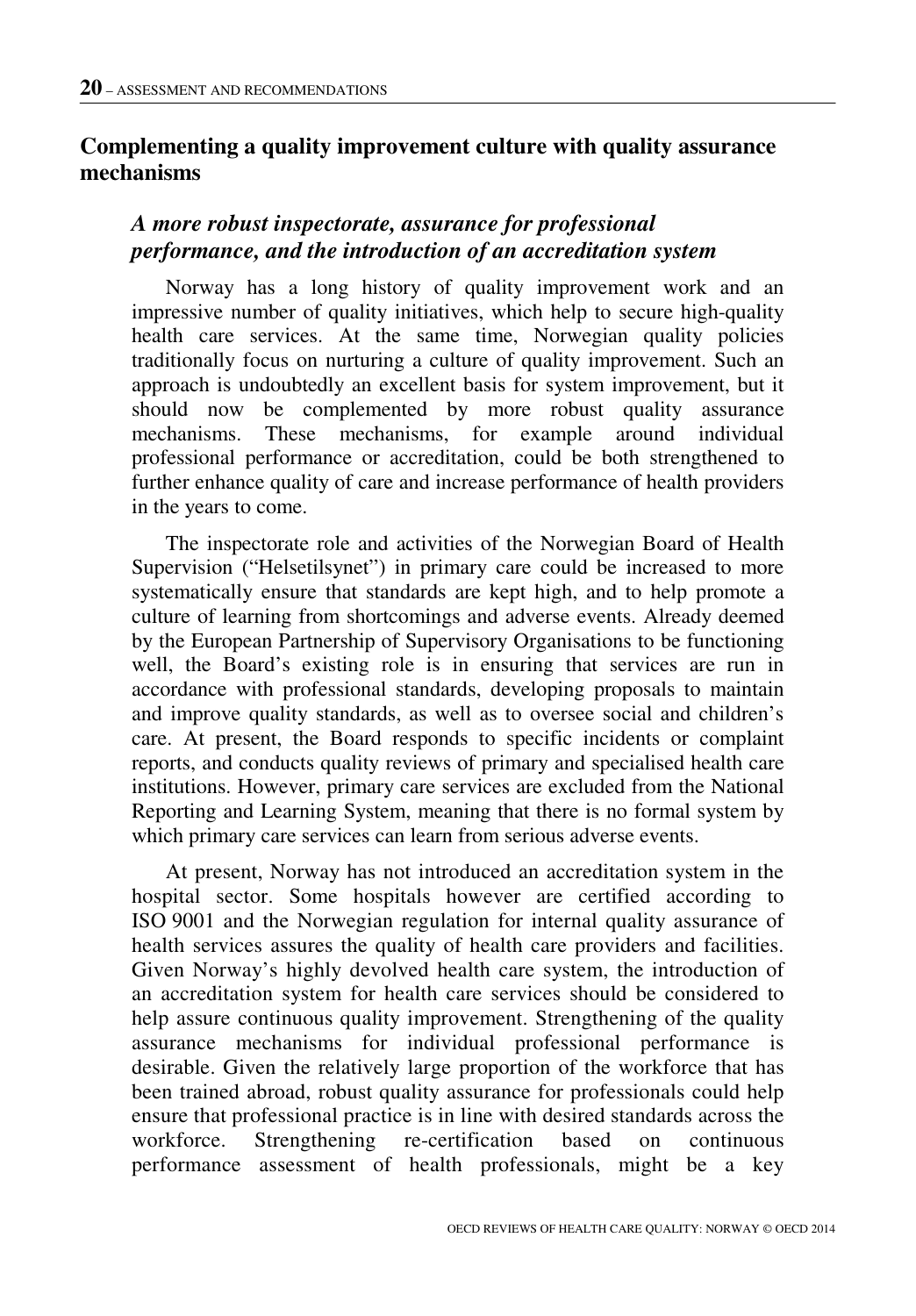component to fully assure and improve the quality of care. Such an approach could include, or could be complemented by, stronger Continuing Medical Development protocols.

#### *Strengthening the information infrastructure and putting greater focus on performance measurement and public reporting*

With on-going reforms to strengthen primary care and devolve responsibilities for health and social care to the local level, informationbased leadership is needed to assure that Norwegian health care is effective, safe and patient-centered for individual Norwegians, contributes to population health, and makes optimal use of the available resources. The Coordination Reform requires that information systems be strengthened, and the Norwegian Health Network was required to develop and operate information technology infrastructure for the health care sector. Good information systems are needed both for promoting openness about quality in the health system and providing good information for patients, and as a tool for policy makers and politicians in evaluating services and prioritising investments.

There are some good reporting and data gathering systems already in place in Norway, but these could be made stronger. A national quality indicator system for the health sector has been implemented by the Norwegian Directorate of Health, which gathers hospital care and primary care indicators that measure the quality in structure, process and result within the health sector. Quality indicators regarding municipalities' health care services are collected from the IPLOS registry. IPLOS is a national anonymous registry containing detailed information about all applicants and recipients of health care services at home or in nursing homes in Norwegian municipalities, which provides a basis for monitoring, planning, development and overall management of health and social services. Some national quality indicators for municipality health care services are also published on the internet (www.bedrekommune.no/bk/hjem/), and the KOSTRA system provides information on the use of health resources both at the municipal and county levels. At a national level there are several registries covering different diseases, health outcomes and professional areas. Finally, some initiatives are in place to collect data on health care and other social care areas, and there are a number of public reporting platforms, most notably a Norwegian official web-based portal (helsenorge.no) which has started a reporting cycle for health professional and patient.

However, the overall data and reporting infrastructure in Norway is weak compared to other Nordic countries (such as Denmark), and could be strengthened. The data and reporting infrastructure should be extended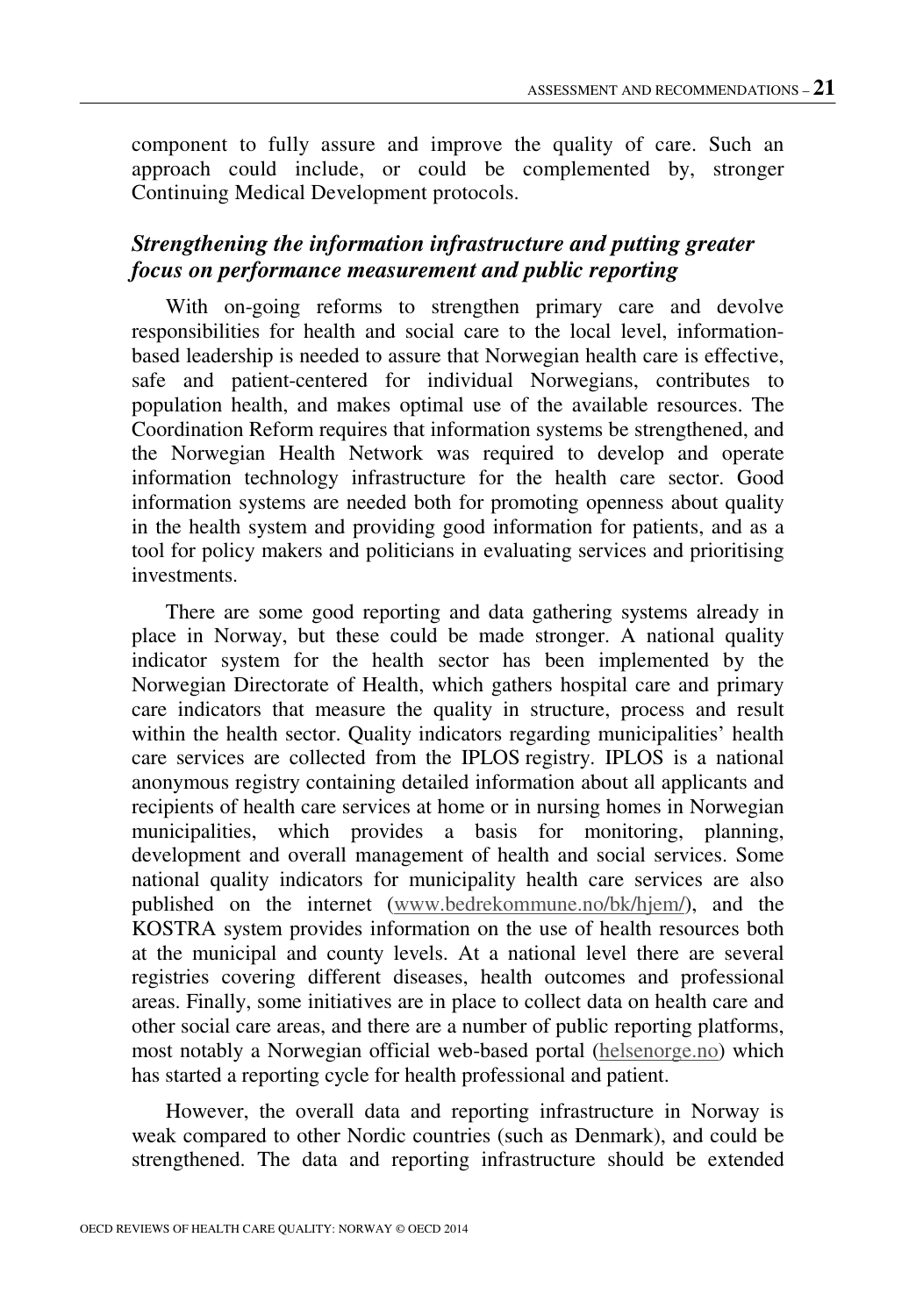further towards primary care and might also give greater attention to performance measurement. Of particular importance is the establishment of a good data and reporting structure for supplemented primary health care units, which will benefit greatly from good information about successes and weaknesses, both across Norway and between different providers.

#### *Broadening of the patient safety agenda to primary care*

Several patient safety initiatives are in place in Norway, including under the Patient's Rights Act legislation, through the National Agency for Patient Safety, and the patient safety campaign "In Safe Hands" launched in 2011. However, whilst Norway has well developed initiatives to support patient safety improvement in hospital care, existing initiatives in the primary care sector are relatively weak. For example, In Safe Hands which aims to reduce patient harm, to build sustainable structures for patient safety and to improve patient safety culture, targets the hospital sector and some primary care facilities. Suicide prevention, infection prevention, the correct use of medicines and fall prevention are identified as key areas of concern. Although nearly 40% of municipalities were involved in the patient safety campaign by the end of 2013, there is a need to increase its coverage to more primary care services. More explicit inclusion of primary care in the patient safety agenda is also called for, including through the National Reporting and Learning System within the National Agency for Patient Safety.

#### *Assuring alignment of national patient organisation activities with local community involvement in health care*

In Norway, several mechanisms are being developed to ensure and strengthen the position of the patient in the health care system. These mechanisms include the Patients' Rights Act, the Norwegian information service "Fritt sykehusvalg Norge" (Free Hospital Choice Norway), the Norwegian official portal (helsenorge.no), and national surveys conducted on patient experience by the Norwegian Knowledge Centre for the Health Services. Several user and carer organisations are also operating in Norway, which are central bodies in the oversight of health care, and involve with national authorities to improve quality of care to guarantee that the population and patients have the best possible conditions and access to high-quality health care services. A positive trend that is apparent in Norway, as well as in other countries, is the growing role of patient organisations at a local level. Patient organisations, for example for mental health, have been providing support, networks, and in some cases services, to local communities which are highly beneficial. Efforts should be made to support patient groups in carrying out such activities, and in continuing to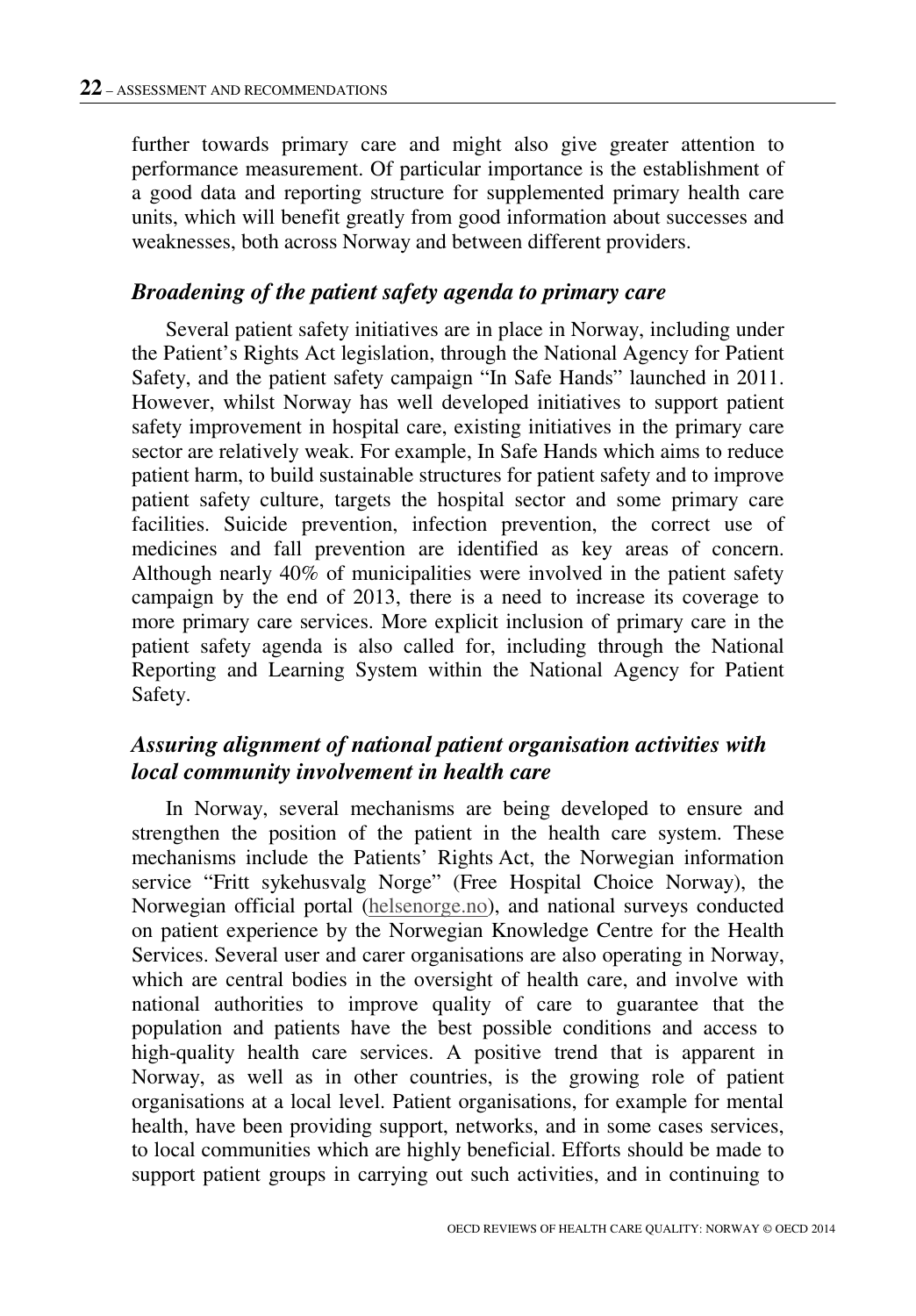represent the interests of service users. Some areas where patient groups are less developed, for example for addiction service users, may benefit from support from national or local governments, or from support by other more established patient groups.

### *Strengthening performance management on quality in the contracting relations between national, regional and local level and assuring alignment with payment mechanisms*

Norway has the opportunity to encourage performance management on quality through the contractual arrangements made between the various levels of the health system. At present, in contracting between the national and local level, quality agreements and quality indicators play a limited role in Norway, and could be strengthened. Performance data could be used, as it is in Denmark and Sweden, as part of annual contractual agreements. These performance criteria could be linked to specific payment mechanisms or budgets, but the most important dimension would not – initially – be the financing mechanism, but would be to make quality of care an integrated part of the local and national governance arrangements, and to use performance data more actively. Then, any further health services-based initiatives on pay-for-performance (P4P) should be aligned with these local and national system goals.

Norway's Coordination Reform has set out a clear and ambitious vision for pivoting the provision of health care services toward primary health care sector. Yet, the information and payments structures that one would expect to see underpin continuous quality improvement are not as well established in the Norwegian primary care sector as in other countries. Norwegian GPs have few external incentives to deliver the objectives of the Coordination Reform or, indeed, to deliver better quality primary care more broadly. Whilst hard incentives have been placed around municipalities to encourage them to operationalise the Coordination Reform, GPs are disconnected from these mechanisms. Norway needs to develop a richer information system that captures activity and outcomes in primary care, design smarter payment systems that reward quality as well as activity and develop mechanisms to bring GPs in more closely to the design and implementation of new models of care at the municipality level.

#### *Norway appears to have a high performing primary care sector, but faces challenges brought by demographic changes and increased pressure on primary and community care services*

As in other Scandinavian countries, Norway's GPs are a central figure in the health care system. Independent contractors paid through a mix of a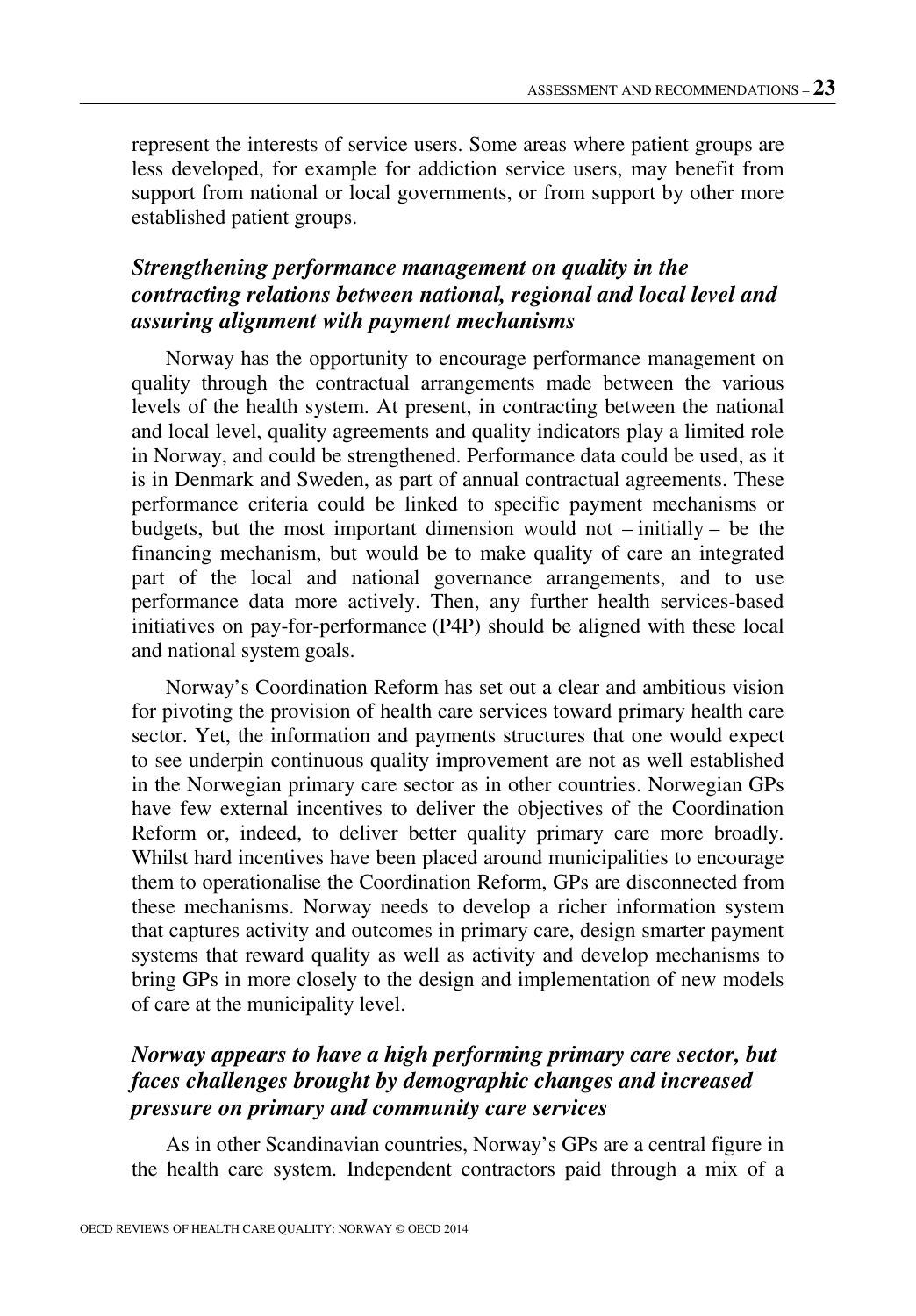capitation fee, fee-for-service payments, and patient co-payments, there are around 4 700 GPs in Norway; generalist doctors comprise a slightly smaller part of the medical workforce in Norway (27%) compared to other OECD countries. List sizes for GPs, however, are small – on average 1 160 patients per GP (the maximum allowed is 2 500) and access to GPs is reportedly good. GPs are obliged to spend at maximum 7.5 hours per week, if so wished by the municipality, working in activities for the municipalities, for example in school health or in a nursing home. Rural Norway has fewer doctors than urban centres but figures compare well internationally. Indeed, even though the urban/rural gap in Norway is large by international standard, rural areas still have a greater density of doctors than seen in other Scandinavian countries.

Norway faces two significant challenges which will place increased pressure on primary care sector, in particular in relation to the provision of continuous and well co-ordinated care for patients with long-term conditions. First, the proportion of the population aged over 80 years is projected to rise to 9% by 2050, in line with the OECD average, and a concurrent rise in adults with at least one chronic health condition, such as diabetes, heart disease or cancer, is to be anticipated. Second, there have been shifts in the way health care is provided. Average length of stay in hospitals (ALOS) has dropped from 8.9 days to 6.8 days over the past decade in Norway, in line with a trend seen across OECD countries. Indeed, for some conditions, Norway has some of the shortest hospital stays observed in the OECD. At the same time, hospital activity has been increasing: over the past ten years, the discharge rate has increased from around 16 000 discharges per 100 000 population per year in Norway to around 17 500 per 100 000 population per year. Particular specialties in Norway have seen even larger increases – in orthopaedic surgery (which typically makes heavy use of community health care services after discharge), volumes increased by 57% between 1999 and 2007. This combination of increasing numbers of hospital discharges and shorter lengths of stay implies increasing pressure on the community and primary care sector to take over the care of increasing numbers of patients earlier in the course of their recovery.

#### *Norway needs to develop a richer information system that captures activity and outcomes in primary care*

There is a significant deficit of information on the patterns of care and outcomes in primary care. There are some broad measures of primary care in Norway – prescribing patterns, hospital admissions for chronic conditions – but little is known about the quality of care at a more local level. There is virtually a complete absence of information at local level regarding the quality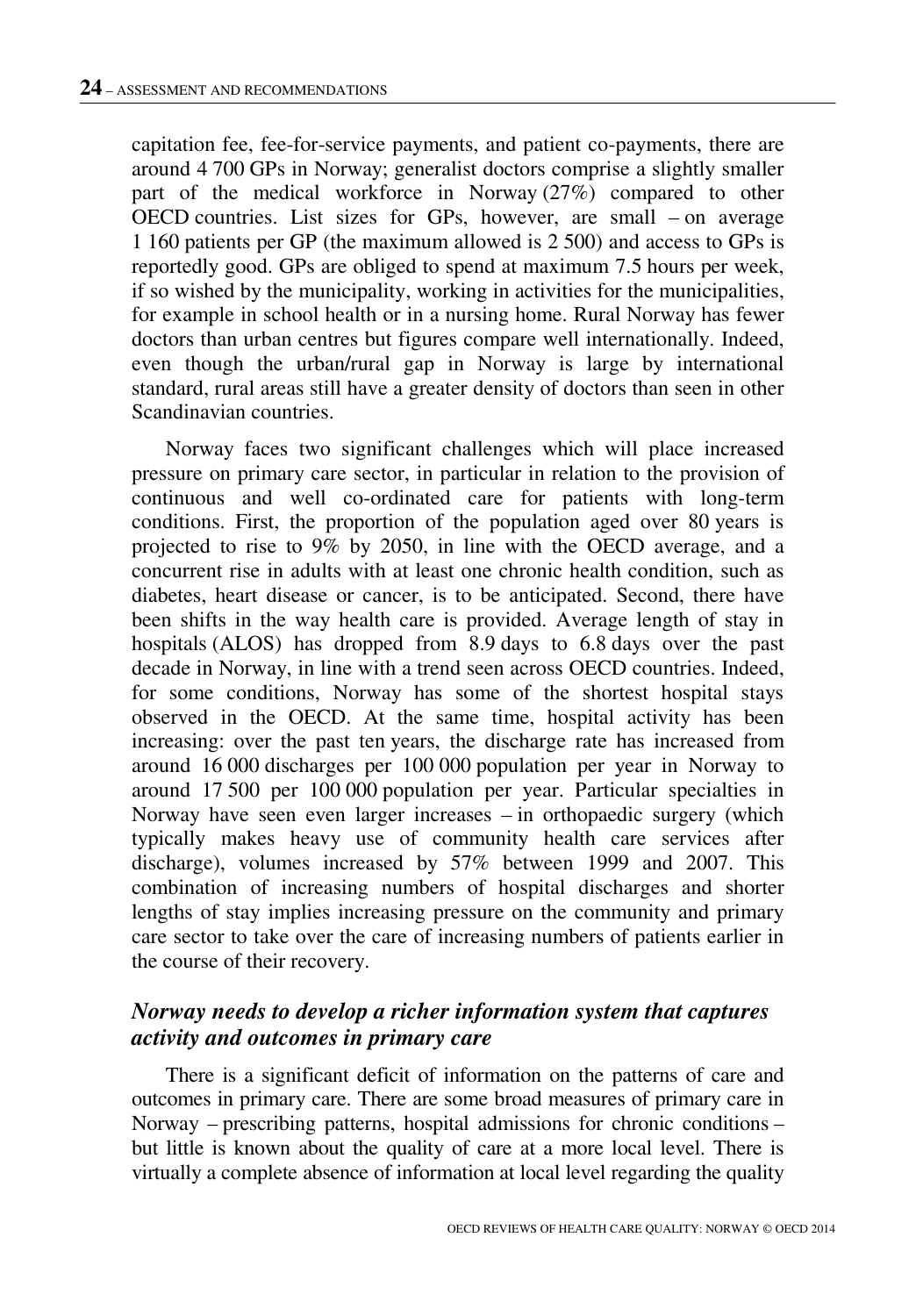of primary care services. Norway has no information infrastructure at local or at national level to systematically collect a dataset that would allow GPs, patients and authorities to benchmark quality and performance against peers or against national guidelines. Of even greater concern, perhaps, is the fact that the dearth of information is profound – most Norwegian GPs would not be able to quickly produce an up to date register of patients with diabetes. Without this fundamental ability to identify a base population, it is hard to see how any other quality initiatives, around patterns of care or clinical outcomes, could work. In this respect, Norway compares unfavourably with other countries which would normally be considered peers – Israel or Denmark, for example – several of whom have developed comprehensive and actionable indicators to support quality improvement in primary care.

Developing the information infrastructure underpinning primary care, so that a fuller and more detailed picture of the effectiveness, safety and patient centredness of primary care can be built, is a priority. At this particular moment in Norway's reform history, however, it is especially needed as part of the assessment of the impacts of the Coordination Reform, particularly as increased expectations are placed on the primary care sector to maintain current service levels, engage in more preventive work and deliver a wider and more complex range of acute care. Norway could be better using some existing sources of data. Opportunities within the HELFO database could be explored as a first step  $-$  it may be possible, for example, to construct primary care quality indicators detailing how often key preventive checks are offered for chronic conditions. Similar opportunities may exist within the KOSTRA database, particularly given that this database contains measures of patient experiences (such as waiting times) and satisfaction. HELFO and KOSTRA do not contain clinical outcomes, hence new data sources are also needed. A necessary first step is to build a legal framework which will allow the collection of more comprehensive primary care data.

#### *High-quality care and better co-ordination could be better encouraged using smarter payment systems which reward quality as well as activity*

At present, Norwegian GPs have few strong external incentives to deliver the objectives of the Coordination Reform or, indeed, to deliver better quality primary care more broadly. Available indicators, for example data on prescribing patterns and admission rates for chronic conditions, do suggest that Norwegian primary care is functioning well in the absence of much central guidance, monitoring or accountability, and this is in no small measure due to high levels of trust between those paying for and those delivering primary care. However, this trust and consensus need not conflict, with more concerted efforts to incentivise high quality and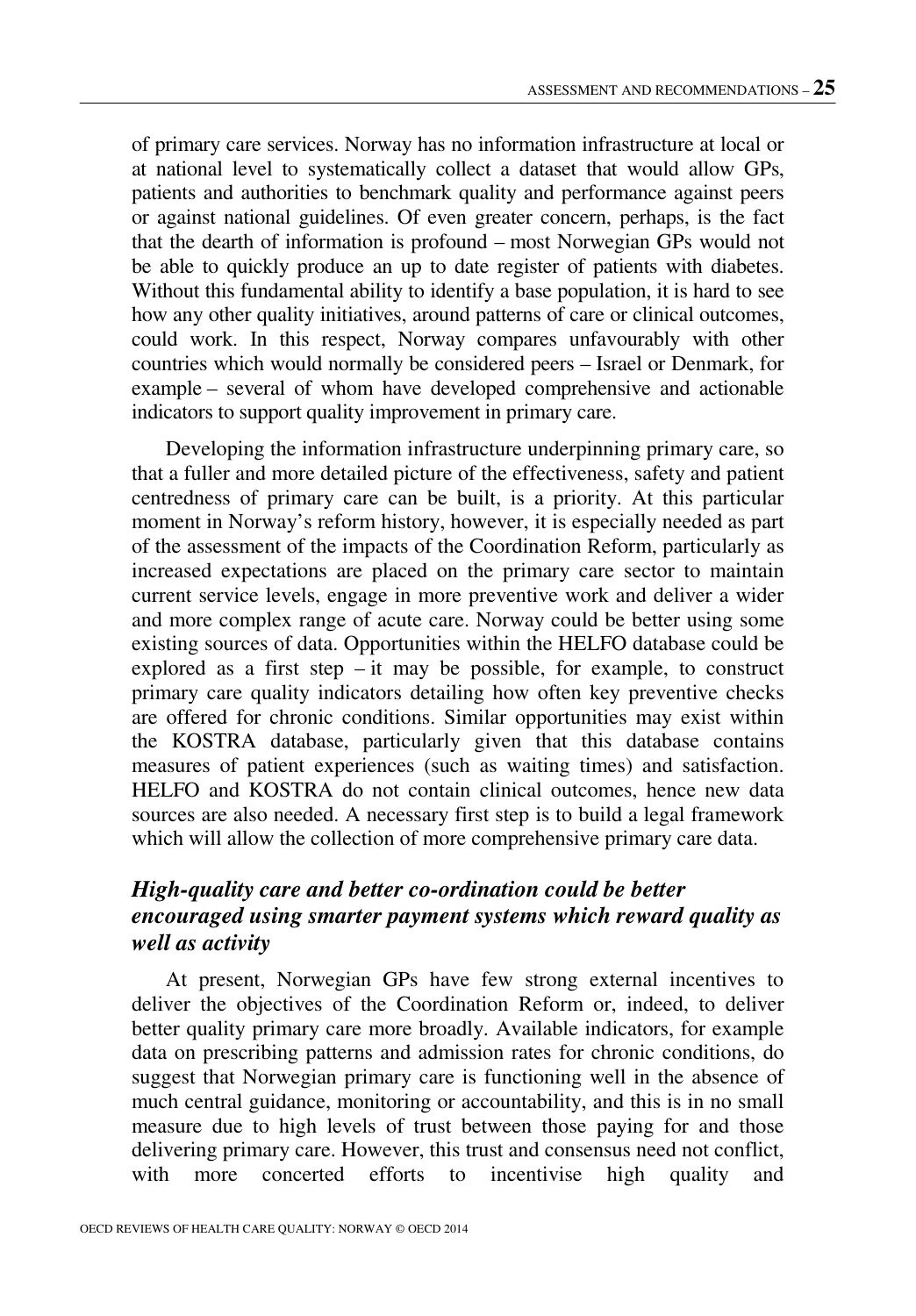cost-effectiveness as part of Norway's generous health spending on primary care and reform process. At the same time as developing a richer information infrastructure, Norway should also consider ways in which payment systems in primary care could be reformed to better reward high-quality care.

Currently there are few strong incentives for GPs to deliver the Coordination Reform's vision of integrated, proactive and communityfocused care. The only incentives built in to the reform were municipalities' 20% co-financing of hospital activity and the additional daily penalty if patients who were ready for discharge remained in hospital. These incentive mechanisms, however, do not directly connect through to GPs given that municipalities have relatively weak influence over GPs' practice. Furthermore, the new government from September 2013 intends to scale back the 20% co-financing element. Hence, GPs remain "behind the firewall" in terms of feeling direct pressure or incentives to change their ways of working to realise the vision of the Coordination Reform. This need not imply a wholesale move toward a system of financial incentives, given that existing payment systems show ample opportunity for more smart design. Indeed, reforms in this area are likely to be simpler to introduce than a national primary care indicator set and have significant positive benefits. Future fee-for-service (FFS) negotiations should make more explicit links to national priorities and standards of care. Representation from the National Knowledge Centre in these negotiations should be considered. It is particularly important to note that a FFS payment system may be a poor design to support integrated and continuous care. Specific attention should be directed toward identifying activities within the FFS that could support better co-ordinated care (such as creating detailed Individual Care Plans for patients with complex conditions with joint sign-off by the services involved and by the patient).

The FFS schedule could also be adapted to reward a greater set of activities undertaken by nurses and wider clinical staff. In many OECD countries, however, nurses with additional training are undertaking an increasingly wide range of primary care tasks, particularly around chronic disease management, including clinical assessment, ordering investigations, referring for onward care, clinical management and, in some settings, prescribing. The evidence is that this has not led to any lapses in quality and can be associated with higher rates of patient satisfaction.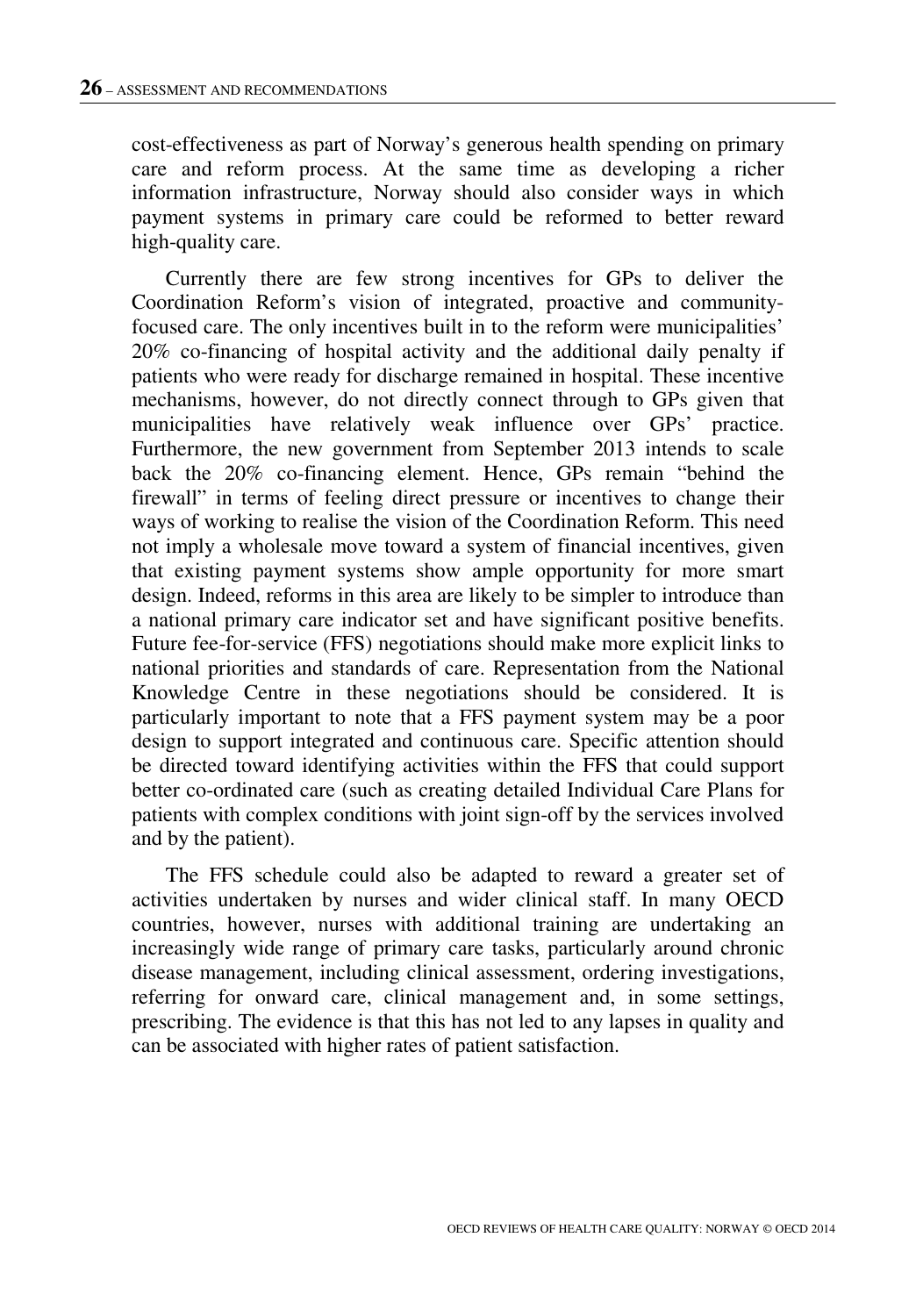### *Mechanisms to bring GPs in more closely to the design and implementation of new models of care should be developed*

The Coordination Reform sets out ambitions for Norway to achieve more closely co-ordinated and integrated care most clearly, yet the impression remains widespread that co-ordination across multiple providers or across a complex pathway of care is poor – something particularly relevant to patients with one or more long-term conditions. It is reported that Individual Care Plans (ICPs) for patients with complex needs, for example, are variably implemented. The development of the *Praksiskonsulentordningen* (PKO – Practice consultant) role (GPs who are employed part-time by a hospital to support the co-ordinated management of complex patients, at the same time as developing local reforms to support co-ordination across pathways involving primary and secondary care more generally) has been poor, although a model has recently been introduced to strengthen their role. Perhaps most crucially, negotiations between municipalities and hospital managers – which have great potential value given that these two parties rarely interacted with each other previously – are reported to have a low and inconsistent level of participation from GPs.

GPs' involvement in negotiations between municipalities and hospitals is important: GPs will have a clear idea of local health needs and weaknesses in local service delivery and so are ideally placed to steer the focus of municipality-hospital negotiations; second, GPs will inevitably feel the impact of whatever is decided with regards to hospital service levels or processes around admission/discharge. As independent contractors, GPs expect that any time spent at such meetings is adequately compensated  $- a$ financial stipulation which some municipalities may be reluctant to underwrite. One easy and fair solution would be to include local planning and implementation of the Coordination Reform as work that counts towards the maximum 7.5 hours/week that GPs have already agreed to spend on municipality-level activity. At the same time, thought needs to be given to varying the content of contract between municipalities and GPs themselves. Furthermore, contracts between municipalities and GPs offer a rich opportunity to specify additional activities and reimbursement that reflect local needs or service ambitions. Examples would be service agreements to find new cases of undiagnosed diabetes or hypertension and start appropriate treatment, or to take on an expanded role in the diagnosis and management of patients with mental health or substance abuse problems.

More consistent application of Individual Care Plans (ICPs) for patients with one or more long-term conditions is another way to encourage GPs, and health and social care providers more generally, to more fully implement the ambitions of the Coordination Reform. Developing a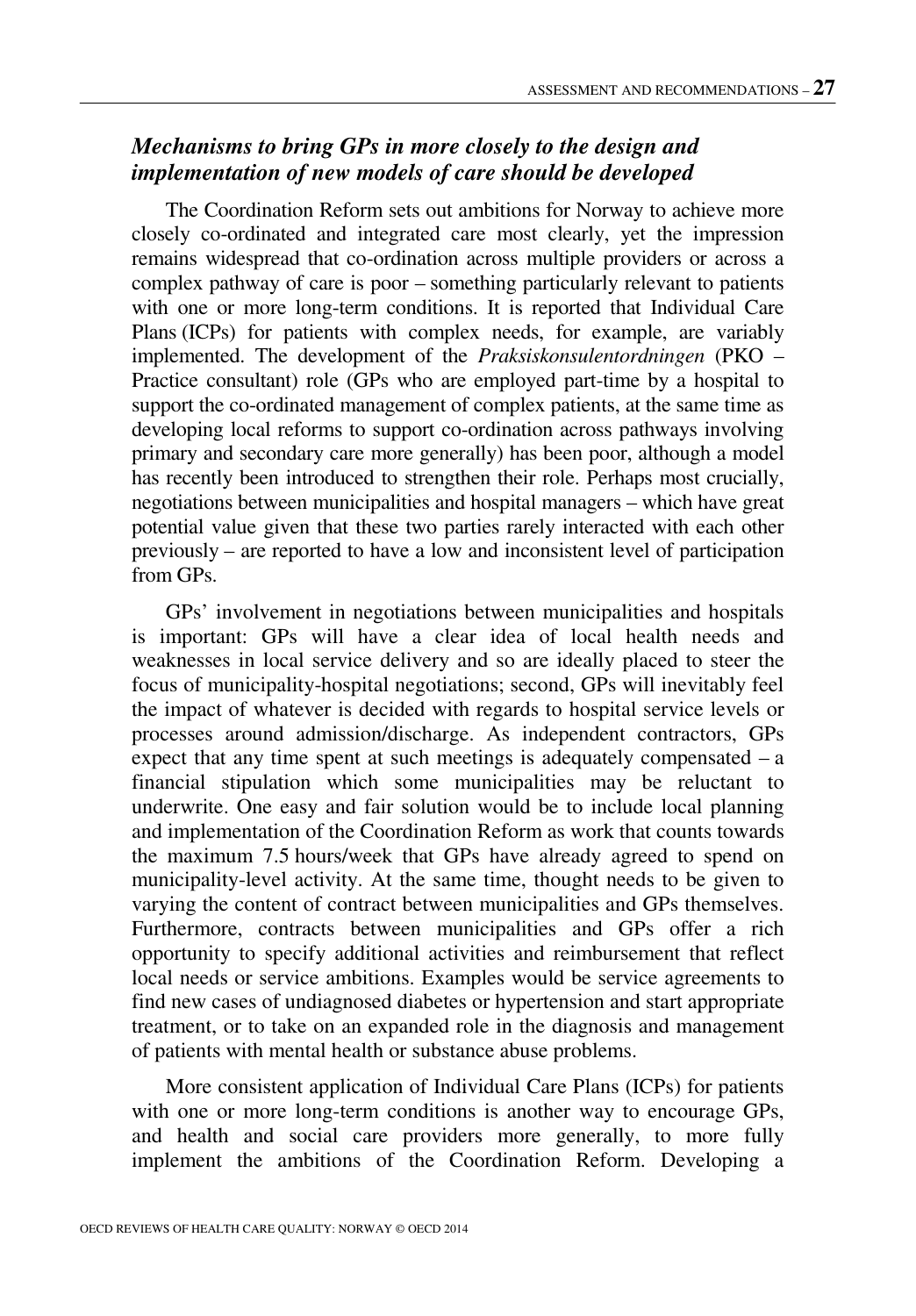monitoring framework to ensure that these patients who could benefit from an ICP are offered one, and standardising their content would be ways in which the use and application of ICPs could be made more consistent. Specifying a requirement to proactively review of the functional status and medication regime of patients with multimorbidity, including when they fail to attend for a booked appointment, would be one example of how content could be standardised in a way that does not overburden primary care staff.

#### **Shifting care away from the hospital sector and towards primary care settings**

To respond to the challenges of an aging population, falling lengths of hospital stay, a rising rate of discharge, and the resulting pressures on primary care settings, Norway has begun to establish supplemented primary health care units (also called "Distriktsmedisinsk senter" or "Sykestue" in Norwegian), which will have a key responsibility in taking care of patients upon discharge from hospital, or where there is a risk of admission to hospitals when the condition could be appropriately managed at a lower intensity care setting. These units are service models for integrated care, financed jointly by hospitals and municipalities, for patients with intermediate care needs. By providing a mix of post-acute, rehabilitation and nursing care, these supplemented primary health care units are intended to curb hospital care costs through reducing hospital admission, length of hospital stay, and preventing readmission.

The introduction of the economic incentives under the Coordination Reform – the municipality co-funding of hospital care, and financial penalties for municipalities if discharge is delayed – are excellent drivers for the setting up of supplemented primary health care units. Although these financial incentives aim at increasing co-operation between primary care and specialised health care services, the reform also gives more emphasis to the effective management of long-term or chronic conditions through better care co-ordination between the health and other social sectors. Whilst it is too early to fully assess the impact of these municipal units, its success will likely depend upon the improvement of care co-ordination between hospitals and municipalities, the development of information infrastructure, the setting up of standards, and the enhancement of municipal capacity.

#### *Co-ordination across health services and providers should be improved*

Poor co-ordination of care between hospitals and primary care is too often reported in Norway, which suggests that patients may face particular difficulties at transitions between different care settings. The poor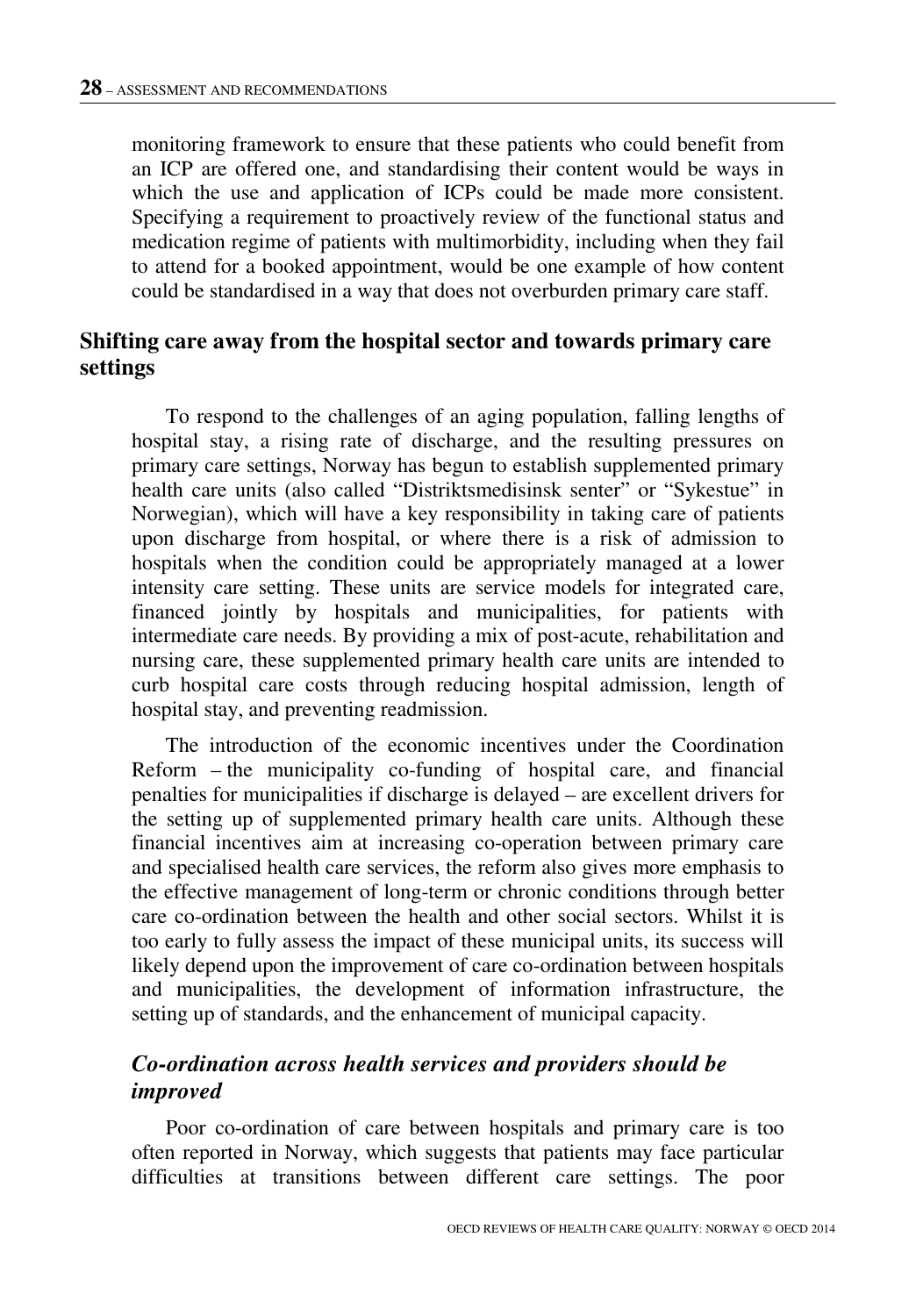transmission of information between providers is one of the foremost causes of a weak co-ordination, and often means that information coming from hospitals does not reach primary care levels. Physicians within supplemented primary health care units do not consistently have access to critical health information such as patient's medical histories, previous hospital treatment and follow-up requirement upon discharge. Improving information sharing between hospitals and supplemented primary health care units would help to deliver care of a consistently high quality, and more efforts should be made to ensure that appropriate information and medical records are shared between all parties involved in care. Co-ordination would be better facilitated by electronic clinical records that are portable across primary care settings and hospitals.

Information sharing might also be improved by assigning a care co-ordinator, who would act as a navigator between different health care settings in order to ensure that discharge leads into appropriate follow-up care. The Practice Consultant Scheme which has been introduced in most hospitals and the initiative developed by the municipality of Oslo for hiring GPs or discharge nurses as care co-ordinators should be rolled out throughout Norwegian supplemented primary health care units. At the same time, it would be advisable to monitor care co-ordination in these units by collecting specific indicators such as the share of discharge information that reaches these facilities or the waiting times to receive municipal services.

## *Establishing workforce requirements and increasing mutual learning processes*

An important challenge in Norway is related to the number of health professionals in supplemented primary health care units and its capacity for developing adequate skills levels. As part of the Coordination Reform, municipalities are required to establish municipal emergency beds with adequately trained health professionals. While good efforts to promote further training programmes for municipal care services have been made recently as part of the Competency Plan (included in the National Care Plan 2015), the government might look to ensure that the workforce in supplemented primary health care unit (including nurses and home care staff) have the right level of skills to provide care for patients who likely have a higher complexity of needs than in many long-term care settings. Setting up mandatory requirements on continuous professional development, including for example continuous medical education or establishing specific training opportunities would facilitate such a process. Examples of requirements can be found in other OECD countries such as Denmark, which has a national curriculum for social and health care helpers which includes both formal and practical training.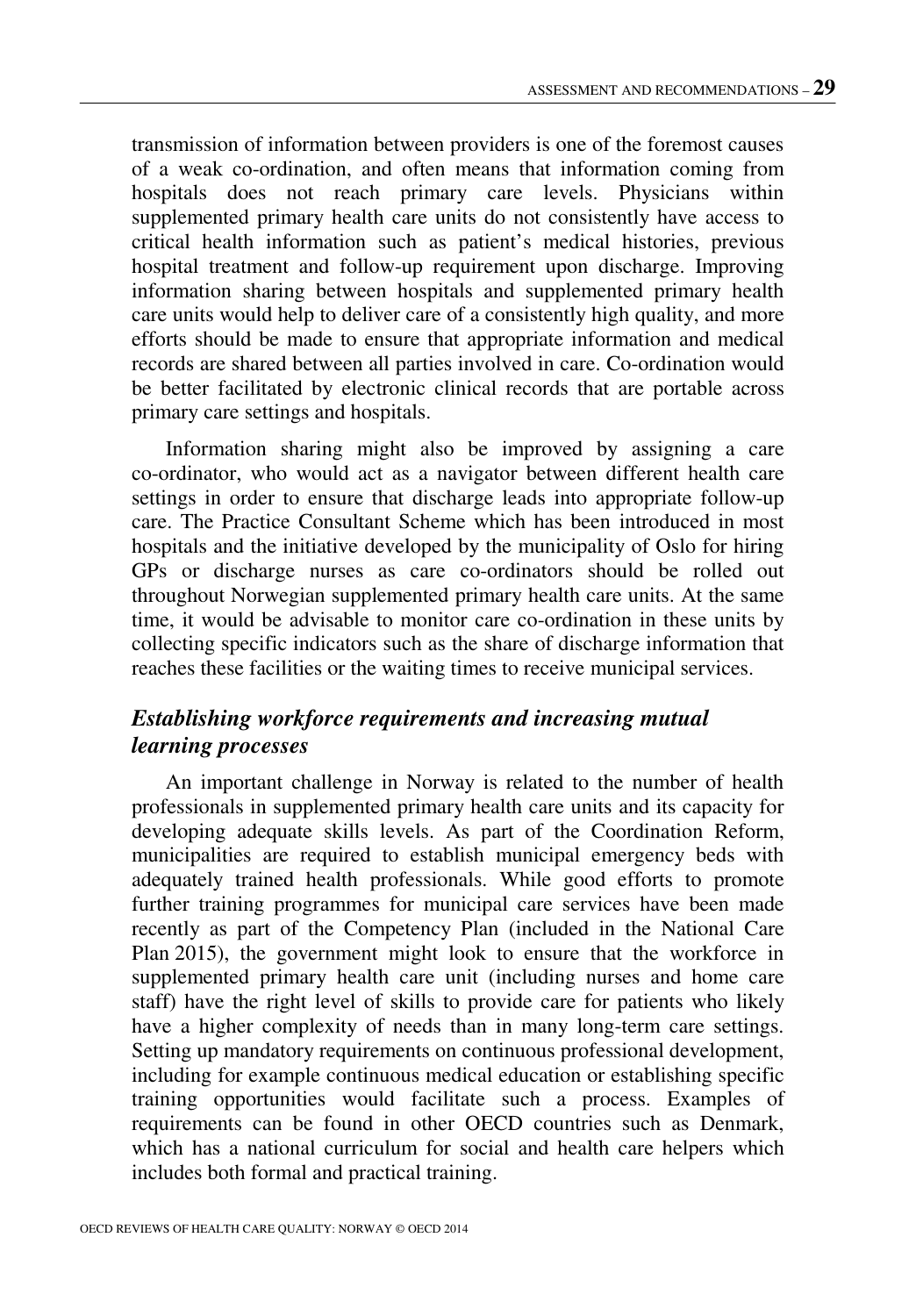Norway might also want to consider the development of a framework document in order to provide guidance to support the establishment of supplemented primary health care unit. It would for example identify the main challenges municipalities or health professionals will need to address, present the quality assurance model for these facilities and fixe specific workforce requirements.

Finally, it is essential to ensure that municipalities share experience around the establishment of supplemented primary health care unit, by developing for example a mutual learning process toward successful and unsuccessful experiences of service models. Beyond this, in the longer term, Norwegian health authorities should be encouraged to develop a culture of open comparison around performance for supplemented primary health care units. The experience in other OECD countries such as Sweden, with its system of Open Comparisons, suggests that comparing performance across municipalities is a useful force in driving quality improvement.

### *Further attention needs to be paid to quality measurement, monitoring and contracting for supplemented primary health care units*

Another important challenge for Norway is to increase the collection of data around processes and outcomes of care within supplemented primary health care units. The current lack of data suggests that it is currently impossible for policy makers to assess the quality of care being delivered, which prevents them from appropriately exploring any shortcomings, and identifying areas that may require improvement. Collecting information around the management of chronic conditions, the assessment and measurement of pain or the patient's experience with these facilities is of paramount importance to monitor the quality of care. At the same time, the process of collecting data might be accompanied by a strengthening of the wider information infrastructure. Developing uniform health records that are portable across primary care settings and hospitals ought to be a priority in Norway. This would allow authorities and providers to get a richer picture of patient's experience across different care settings.

Beyond this, it is recommended that Norway ensure that supplemented primary health care units comply with Norwegian regulations for internal quality assurance of health services to guarantee that care is continuously monitored. Developing minimum quality standards, which is the cornerstone for building consistent and adequate quality of care, might be one avenue for consideration to better standardise care processes and to avert undesirable outcomes. To move forward, Norway ought to develop minimum quality standards focussing on, for example, an accreditation programme or on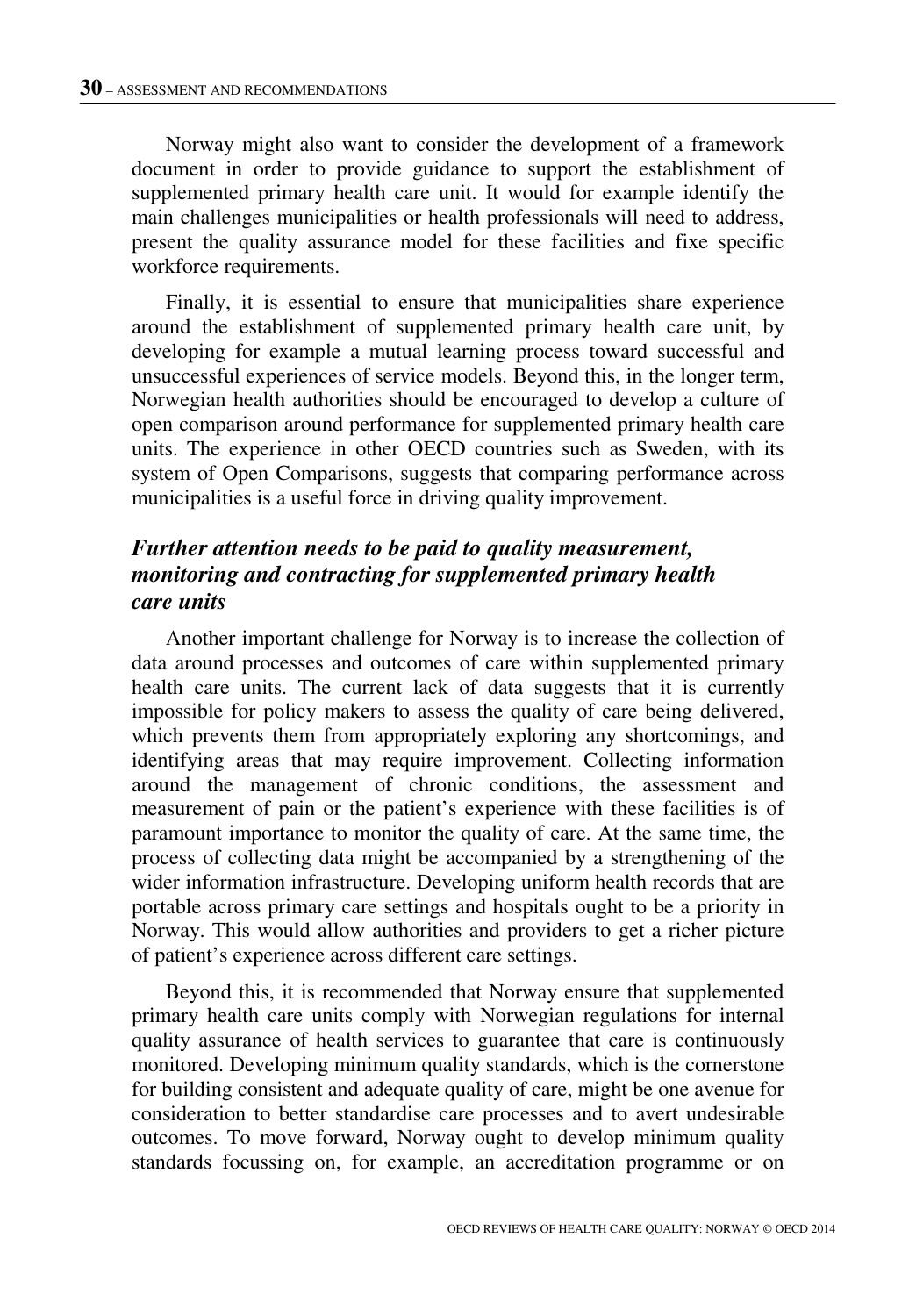disease-specific guidelines that include supplemented primary health care units. Finally, Norway should take advantage of the Norwegian Board of Health Supervision that carries audits in the primary and specialised health care sector. The frequency of inspection in supplemented primary health care units might increase through choosing particular issues, such as how the follow-up upon discharge, or how care for patients with chronic conditions is organised within these units. A major strength of the Coordination Reform in Norway is the contractual agreement which requires municipal decision makers and hospital managers to meet to discuss about various issues ranging from the follow-up organisation upon discharge to the distribution of duties and responsibilities between municipalities and hospitals. There is much that can be done to take advantage of these agreements to direct improvements in the quality of supplemented primary health care units, through achieving greater co-ordination. It would, for example, be consistent for municipal decision makers and hospital managers to organise joint care planning or joint assessments of care needs in order to improve both the quality of care and the patient's experience with care. The effectiveness of the referral system between primary care and hospital should also be considered during these meetings.

#### **Securing high-quality mental health care**

Mental health care in Norway appears to broadly offer good, appropriate care to the whole population. Norway has committed significant efforts and resources to improving mental health care across recent decades and these efforts – strengthening care delivered by municipalities, increasing specialist services, increasing resources going into the system and making mental health a policy priority – suggest that Norway is moving towards having a strong and comprehensive mental health system. In terms of collecting indicators of mental health care quality Norway is also making impressive progress in many respects.

However, shortcomings in Norway's mental health system remain, and Norway can do more to secure high-quality mental health care for the whole population. There are opportunities for Norway to further strengthen data collection and to use data to help drive improvements in outcomes, to ensure that all mental disorders are appropriately treated, to make sure that responsibilities amongst health authorities for service delivery are clearly established and followed through, to promote better co-ordination, and to assure high quality of mental health care across the country.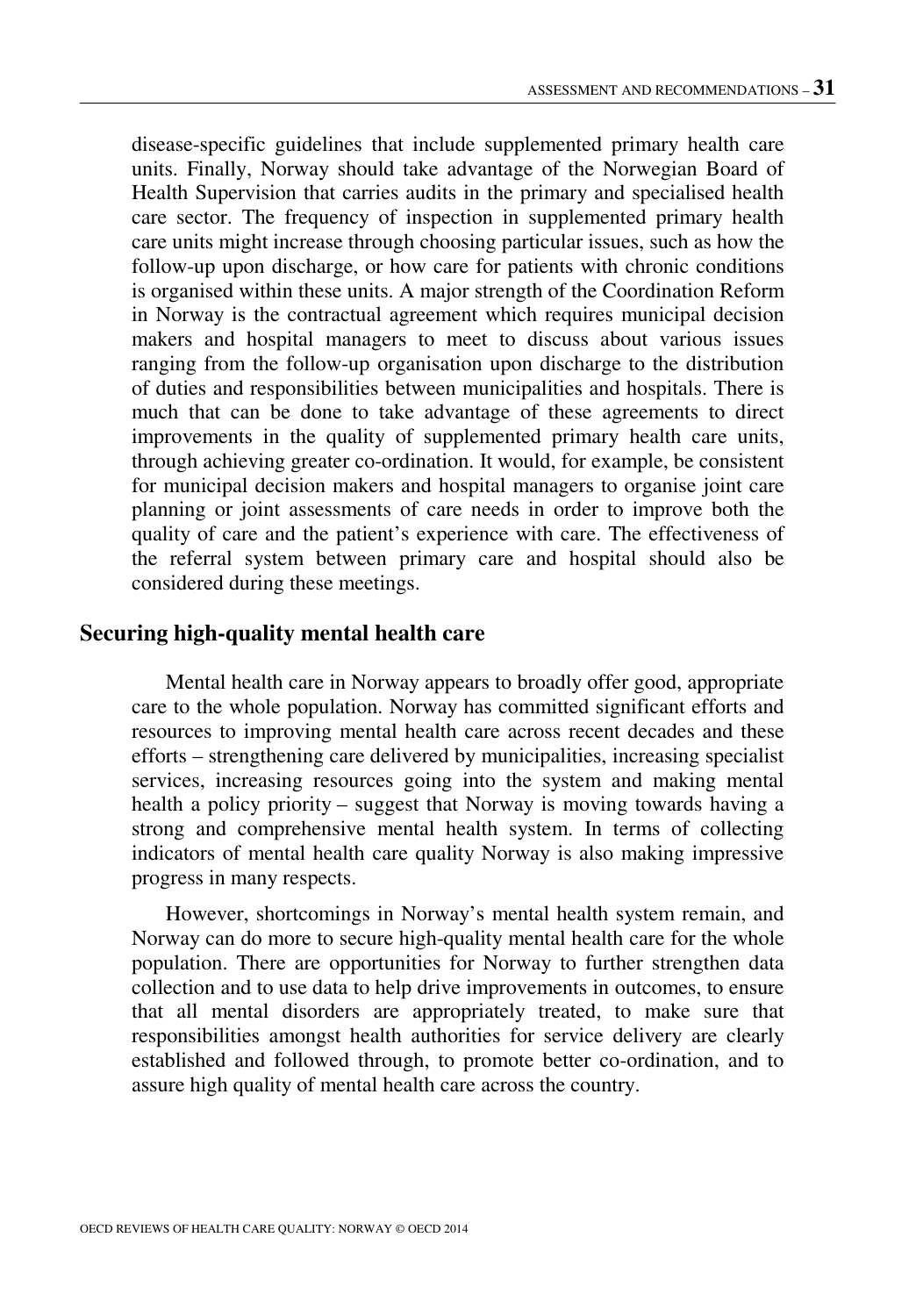## *Although good indicators for quality are hard to come by, Norway could do more to help the assessment of its mental health system*

In a difficult area such as mental health Norway has already made good progress in establishing and publishing relevant data on quality of care. Norway is able to report on almost all of the OECD Health Care Quality Indicator mental health indicators, and is reporting on a number of other relevant indicators of mental health care quality. However, continued attention to building good indicators of quality of care for mental health should be a priority for Norway. Many of the indicators that Norway is collecting at present are, though useful, primarily process indicators, or measures of service capacity, for example, registration of diagnoses, or staffing numbers. Other examples of existing indicators are inpatient suicides, readmission rates and waiting times.

Developing indicators on primary care and municipality level is an essential step towards capturing the quality of care, and has been a significant challenge for most OECD countries, due to a lack of administrative data sets at the primary care level. However, a number of OECD countries are attempting to measure the quality of mental health care in primary care settings using a range of indicators, for example in Sweden, Finland and the United Kingdom. Quality assurance for addiction services is a further priority. Norway does have some quality measures for addiction services, but the need for quality assurance is particularly acute given that addiction services are frequently provided by non-state providers, and again there is potential to learn from other international examples.

Norway should also be building better indicators to help assure patient safety. Well-conceived targeted data collection instruments can assist care providers and patients in charting outcomes, and be used to give an indication of the need to adjust care where necessary. Equally, to secure the safety of often-vulnerable patients, good data collection on adverse events can help direct the attention of providers and clinical staff towards areas of risk in delivering mental health care. To further promote patient safety, good adverse event reporting should also be a priority for Norway. Good adverse event reporting – for example reporting on self-harm or adverse drug events – would both protect patients and has the potential to be used by individual providers to identify gaps in practice.

#### *Filling the gaps in service delivery and availability of mental health care*

Mental health needs are being included in the policy agenda addressing the whole health system, and rightly so, but it is possible to identify three key shortcomings in service delivery and availability for mental health care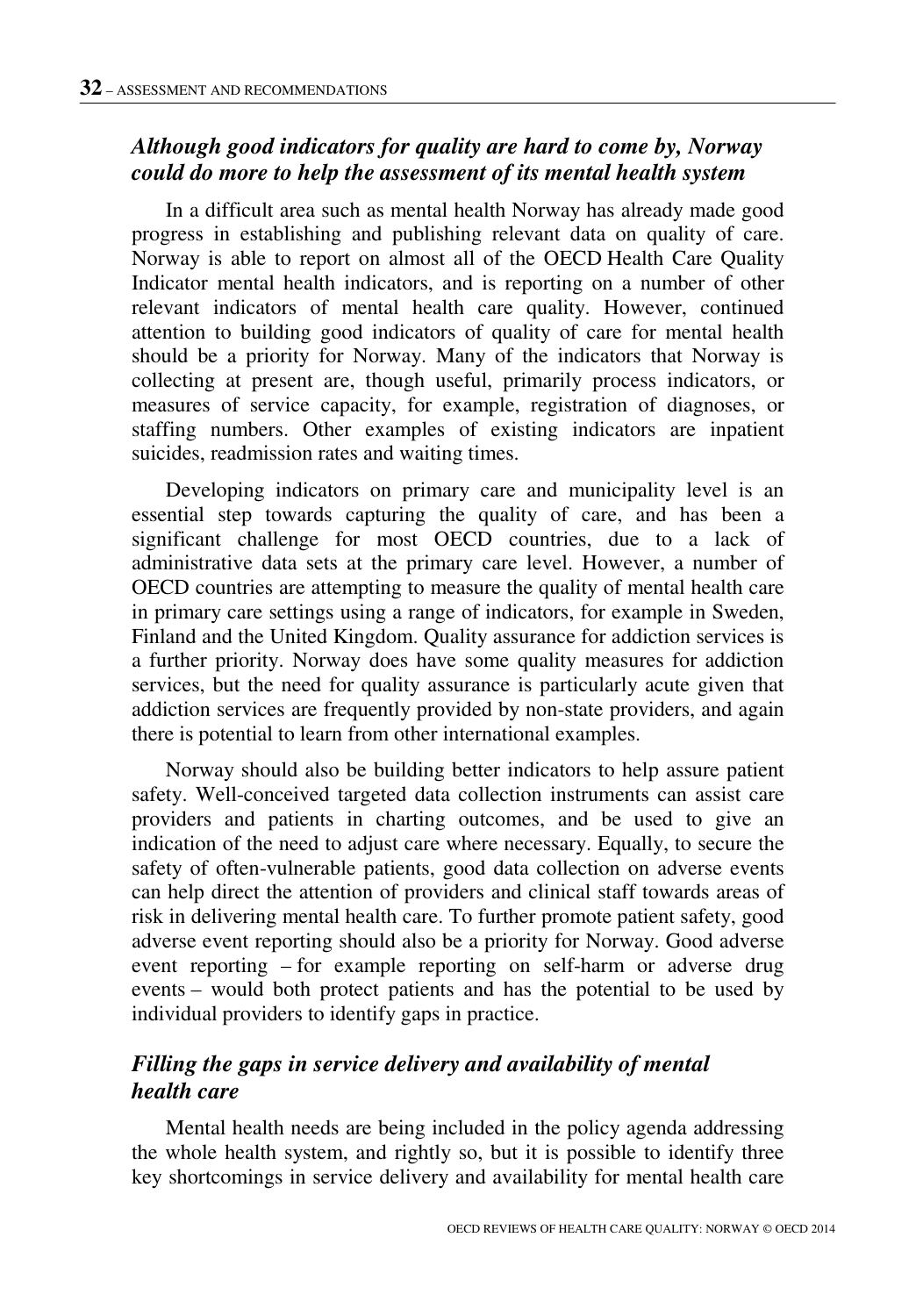in Norway: weaknesses in care provision for mild-to-moderate disorders; shortcomings in the co-ordination of individual's care pathways; and inadequate care for drug addiction. Each of these shortcomings will likely need targeted efforts to bring meaningful improvements in the quality of care provided, in parallel with reflection over priorities across mental health.

- Greater attention to quality of care is needed for services targeted at mild-to-moderate disorders. As in many countries, mild-to-moderate mental health problems are too often excluded from mental health care in Norway. Given the important central role that primary care providers – particularly GPs, but also nurses and other community mental health personnel – are expected to play in the provision of services for mild-to-moderate mental disorders, there is a need to ensure that service provision at a primary care level is sufficient, and of high quality, and GP competency should be supported through training and support from municipalities and specialists. Appropriate specialised services for mild-to-moderate disorders – for example psychological therapies – also deserve closer attention, and minimum service provision guidelines for municipalities could improve access to such specialised services for mild-to-moderate disorders across the country.
- Individual Care Plans should be better used to secure appropriate and effective care over time for individuals with severe and enduring mental disorders. Good co-ordination of care, good follow-up in the community following hospitalisations, appropriate long-term support, and sensitivity to patient requests and treatment needs are important parts of securing high-quality care. The better and more consistent use of care plans could help support individuals with severe and enduring mental disorders, and their care providers, to secure the care package that they need over time.
- There is a clear need to better address addiction care in Norway, as indicated by the relatively high numbers of drug-related deaths. A co-ordinated and concerted efforts is needed, with closer integration of historically separate mental health and addiction fields, and a stronger voice for individuals with addiction disorders, highly desirable.

## *Improving co-ordination and defining responsibilities for mental health across different levels of governance*

Amid some significant changes to the mental health system, including the shift towards care outside of hospitals, the increased role of municipalities, and the impact of the Coordination Reform, there is a need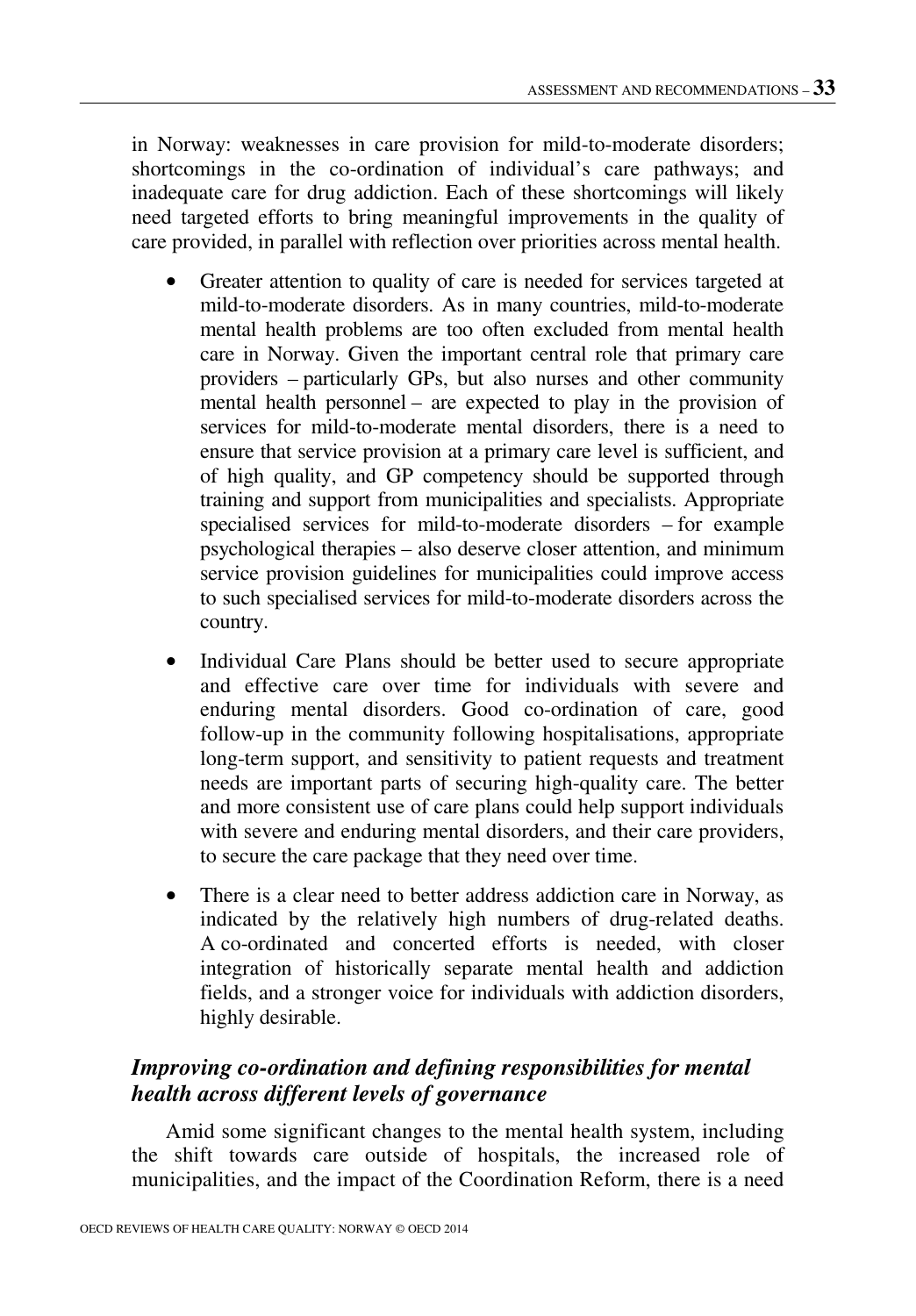to for health authorities – on a national, regional and local level – to strengthen co-ordination between different levels of care, and to define responsibilities for services. There is a combined problem of the expectation of increased responsibility of the municipalities – both due to the shifts caused by the Coordination Reform, and the move towards community care under the Escalation Plan, and under the National Plan for Mental Health 1998-2008 – some lack of clarity on the obligations of hospitals with regards to community care. Norway's high level of readmissions might indicate too short inpatient stays in some cases, or to poor co-ordination with care after discharge leading to readmission, or a combination of the two. There should be a focus on closing gaps in service delivery, as well as preventing duplications.

Furthermore, there are clearly excellent examples of good quality of care provided in municipalities, where community services are working well, and in co-ordination with specialist services, and where access to care is timely, but there are no real mechanisms to ensure that this excellence is in place across Norway. Although the Health and Care Services Act states that the municipalities are responsible for primary care also to people with mental problems and addiction problems, standards for community care provision are not in place, and service availability is not consistent across municipalities. Priority setting at a municipal level is also not clearly established, nor are good mechanisms for information sharing between services. As a consequence, whilst one municipality can decide that mental health is a priority area, and invest in excellent service provision and care co-ordination, another municipality may make (far fewer) much less investments in mental health services. Whilst community-level quality measures are under-developed, and available indicators are not sufficiently granular so as to assess service provision at a municipal level, the absence of national minimum standards for care provisions very likely to be leading to uneven quality of care between municipalities. Given Norway's large number of small municipalities, provision of high-quality mental services by each is an impossibility, which makes co-operation between smaller municipalities for the provision of mental health services advisable. Financial incentives, wherein ring-fenced funding is given to groups of municipalities for service provision, or where minimum service provision contracts with associated ring-fenced funding are given to collectives of municipalities, could be explored as possibilities.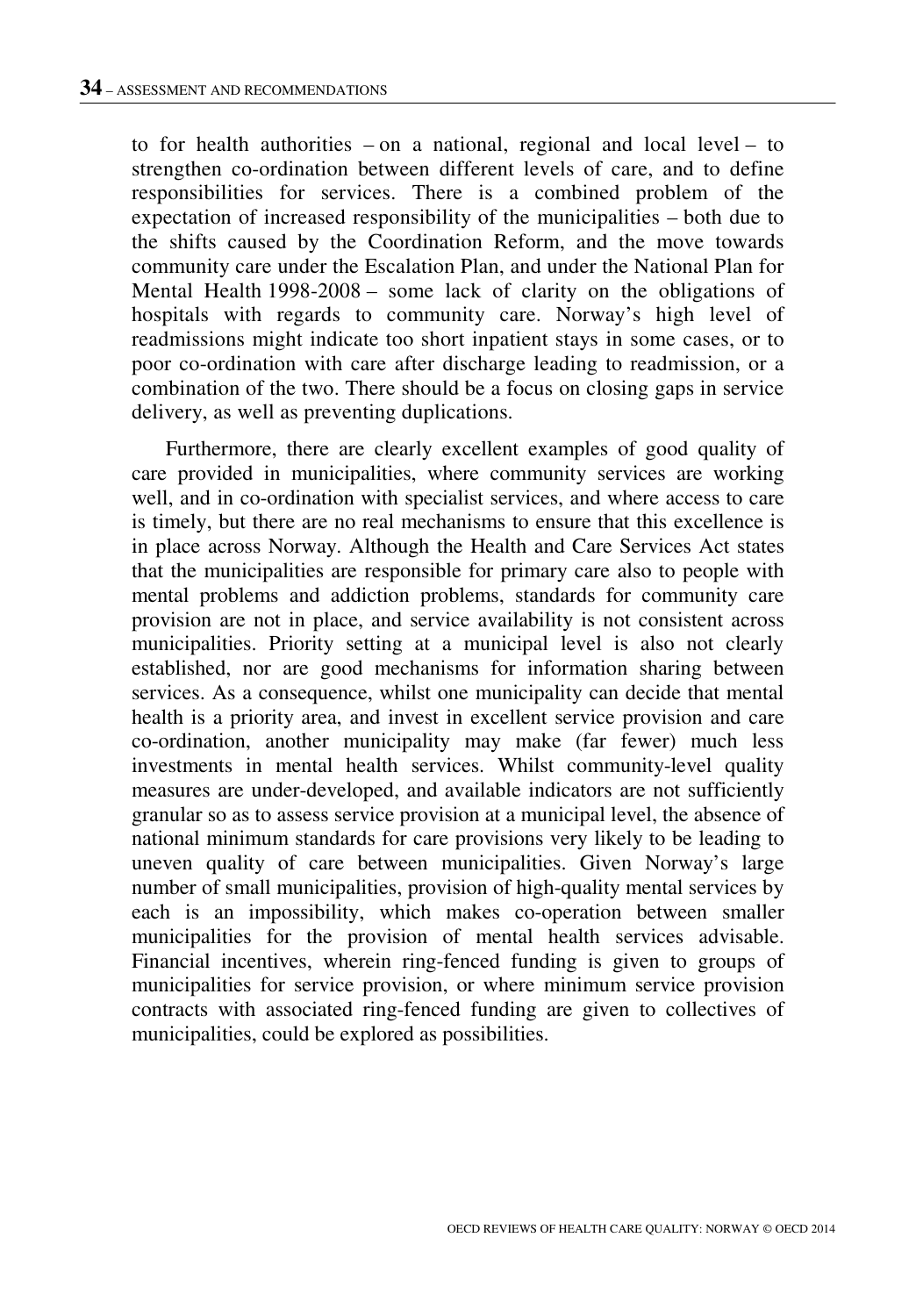### **Policies for improving quality of care in Norway**

Having already started an ambitious and largely appropriate programme of reform, which should help confront the challenges that await the health system, Norway now needs to work to ensure that the underlying structures that will help secure high-quality care are in place, and remain alert to gaps in quality across the health system. In particular, Norway must:

#### **Put in place quality policies to help implement a double reform shift, with triple aims**

- Introduce more robust quality assurance mechanisms: increase the inspectorate function; a stronger quality assurance mechanisms for individual professional performance, for example re-certification based on continuous performance assessment of health professionals; and an accreditation system for health care services, especially given Norway's highly devolved health care system.
- Strengthen the information infrastructure and bringing greater focus on performance measurement and public reporting. Good information systems are needed both for promoting openness about quality in the health system and providing good information for patients, and as a tool for policy makers and politicians in evaluating services and prioritising investments.
- Broaden the patient safety agenda to more primary care services. More explicit inclusion of primary care in the patient safety agenda is called for, including addressing this sector through the National Reporting and Learning System within the National Agency for Patient Safety.
- Continue promote more fruitful alignment of national patient organisation activities with local community involvement in health care.
- Strengthen performance management on quality across national and local level and assuring alignment with payment mechanisms, and strengthen the importance of quality agreements and quality indicators in contracting between governance levels.

#### **Supporting primary care physicians to improve health care quality**

- Develop a richer information system that captures activity and outcomes in primary care, to give a fuller and more detailed picture of the effectiveness, safety and patient centredness of primary care, and as part of the assessment of the impacts of the Coordination Reform.
- Design smarter payment systems that reward quality as well as activity, particularly in contract negotiations and in the fee-for-service schedule. Specific attention should be directed toward identifying activities within the FFS that could support better co-ordinated care, and to the potential for adapting the FFS schedule to reward a greater set of activities undertaken by nurses and wider clinical staff.
- Better promote co-ordinated and integrated care from primary care, and across providers. More consistent use of Individual Care Plans (ICPs) for person with complex needs should be considered.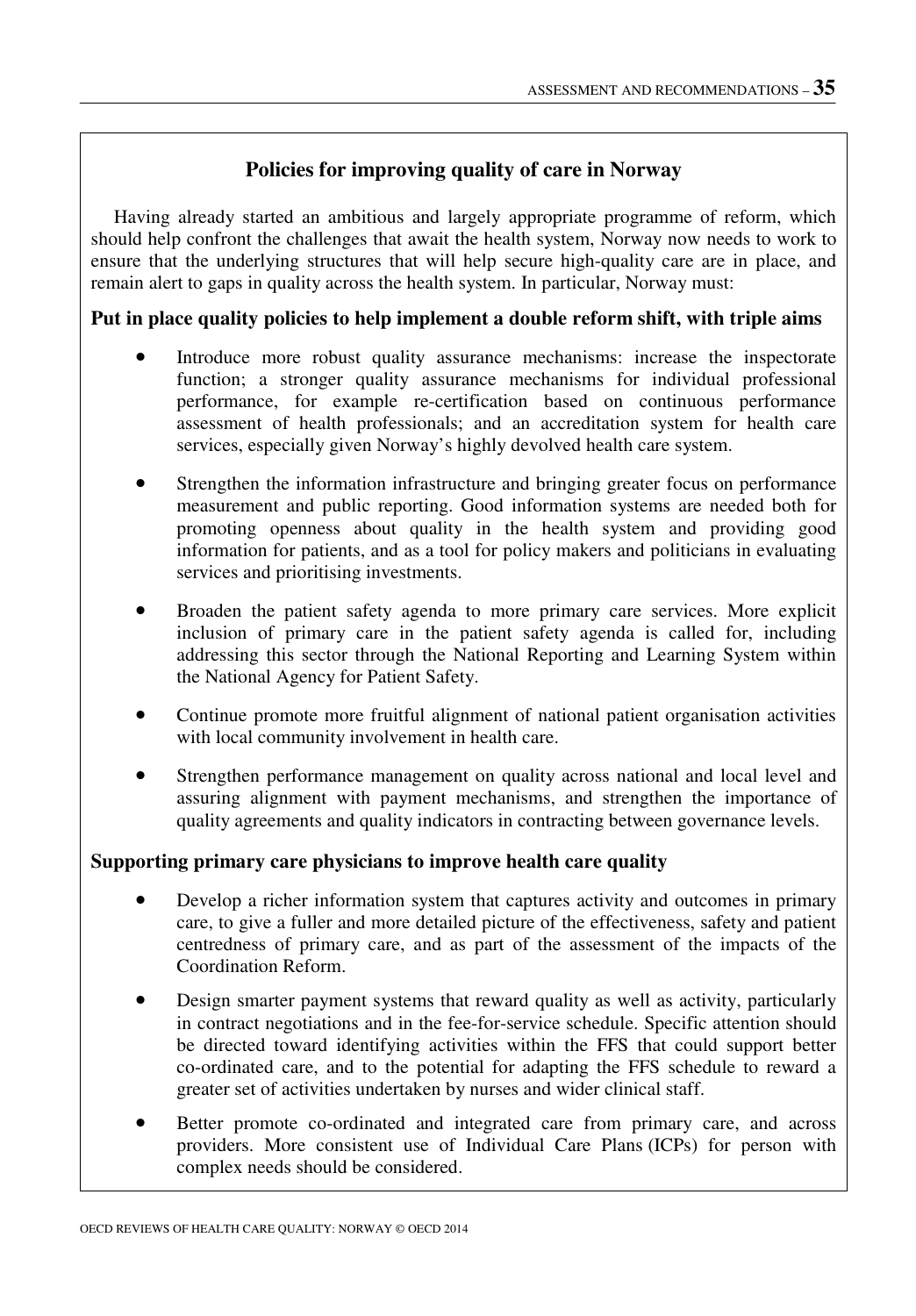#### **Policies for improving quality of care in Norway** *(cont.)*

• Introduce mechanisms to bring GPs in more closely to the design and implementation of new models of care at the municipality level. There is a bigger role for GPs to play in supporting the co-ordinated management of patients with complex needs, developing local reforms to support integration, and taking part in negotiations with municipalities and hospitals.

#### **Make quality a priority for supplemented primary health care units**

- Put in place a good basic structure for high quality: increased data collection, developing national standards and establishing additional workforce requirements. At present, there are too few quality indicators on outcomes or even processes indicators for supplemented primary health care units, no minimum national standards for the setting up of municipal emergency beds, and explicit guidance for expected skills for workforce. Norway needs to work to put these fundamental elements in place in a timely manner.
- Consider the development of a framework document in order to provide guidance to support the establishment of supplemented primary health care units, which would identify the main challenges municipalities or health professionals will need to address, present the quality assurance model for these facilities and fix specific workforce requirements.
- Improve co-ordination across health services and providers, especially the poor transmission of information between providers. Co-ordination would be better facilitated by portable electronic clinical records, and might also be improved by assigning for each patient with long-term conditions a pathway co-ordinator (as done with the Practice Consultant Scheme) who would act as a navigator between different care settings in order to ensure that discharge leads into appropriate follow-up care.
- Give further attention to contracting between municipalities and national government, and to mutual learning processes. Much more could be done to take advantage of the contracting process that require agreement between municipalities and hospital managers to achieving greater co-ordination for supplemented primary health care units, for example organising joint care planning or joint assessments of care needs. To help promote mutual learning about successful and unsuccessful experiences of supplemented primary health care units. Norwegian authorities should develop a culture of information sharing and open comparison around supplemented primary health care units performance.

#### **Work to secure high-quality mental health care**

• Do more to help the assessment of its mental health system through further developing appropriate indicators of quality of care. Although a difficult area for which to develop indicators, good information on mental health care is very important, and developing indicators on primary care and municipality level care, and comparable information on patient safety, should be a priority.